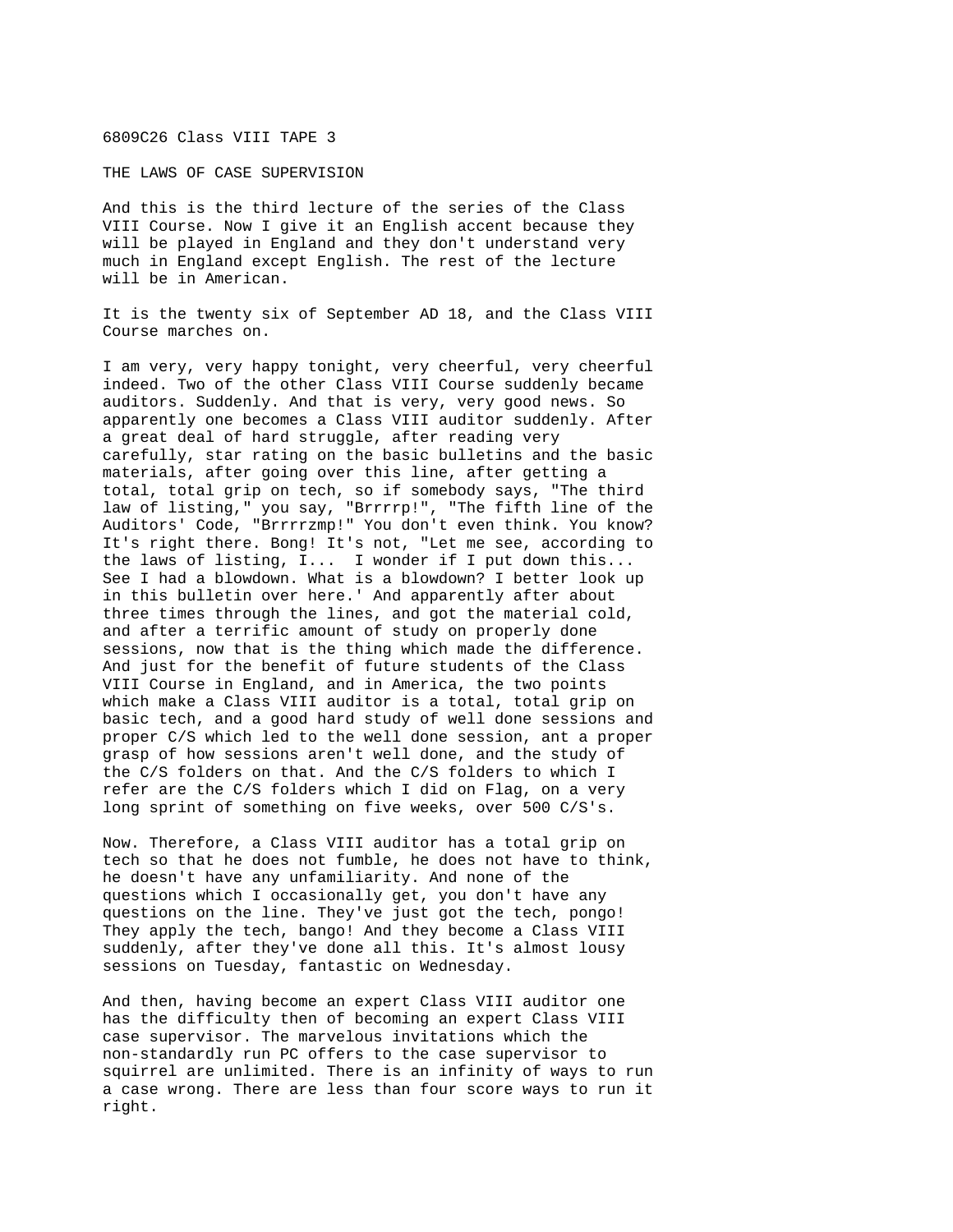And any time some auditor misses the missed withhold; we just had one. Guy ran, guy had, "You got an ARC break?", you know, asked "You got an ARC break?" It didn't read. But the fellow says, "Well yes. I have about three or four ARC breaks. And these... well I'm having an awful time of them." Natter, natter, natter, natter, natter, natter, natter, natter, natter, paragraph, paragraph, paragraph, natter, natter, natter. "Well do you have another ARC break?" No read on the meter. "Oh yes, I've got a lot of other ARC breaks," and so forth, "They're really doing me in," and so forth. "Aw for the awful way things are running, they're just terrible. And the way you're auditing is awful." And so on. "Yes, I got a bunch of ARC breaks." And the TA goes up and up and up and up. And the TA going up doesn't even alert this auditor.

One of the difficulties I had at Saint Hill was making a bunch of auditors learn that a missed withhold is a missed withhold, and an ARC break is an ARC break. And never the twain shall meet. But the guy can pretend to have an ARC break when he has a missed withhold. And if you try to pull an ARC break that doesn't exist and fail to pull the missed withhold you're in trouble.

So there's a reverse slip to meter reading. Not only does the meter falsely read, but you don't take up things that the meter doesn't read on unless, when you get in suppress it then reads.

You can always put suppress on a rudiment, but of course now this is a wide open invitation to pianola. Put a nickel in the slop of the juke box type auditing. "Do you have an ARC break? That doesn't read. Alright. Has anything been suppressed? Good. Do you have an ARC break? Oh, uh, it doesn't read. Do you have a present time problem? Doesn't read. Has anything been suppressed? Dajata degetee to do gee gee gee, boom" Bull. My disgust.

Somebody who asked me, "How do you ask for an ARC break?" I say, "Well now, listen. The answer to that question is a star rate of every bulletin on the Class VIII Course. The zeros included." Why?

The guy's asking questions like that because he hasn't got a grasp on the tech. Do you follow? Now very often you get asked weird questions that have to do with the persons' case. He's asking you, "Do mice jump through hoops?" Well he hasn't differentiated between the basics of life and the peculiarities which have derived therefrom. Do you understand? So you have to differentiate between what are the basics with which you're dealing, and all of the god awful complex screaming infinity of balderdash and nonsense that can arise from a mis-combination of these. Alright? So we get an unsolvable preclear. You go, "Oh, obviously completely unsolvable. We asked for an ARC break and the TA went up, so obviously he's an unsolvable preclear."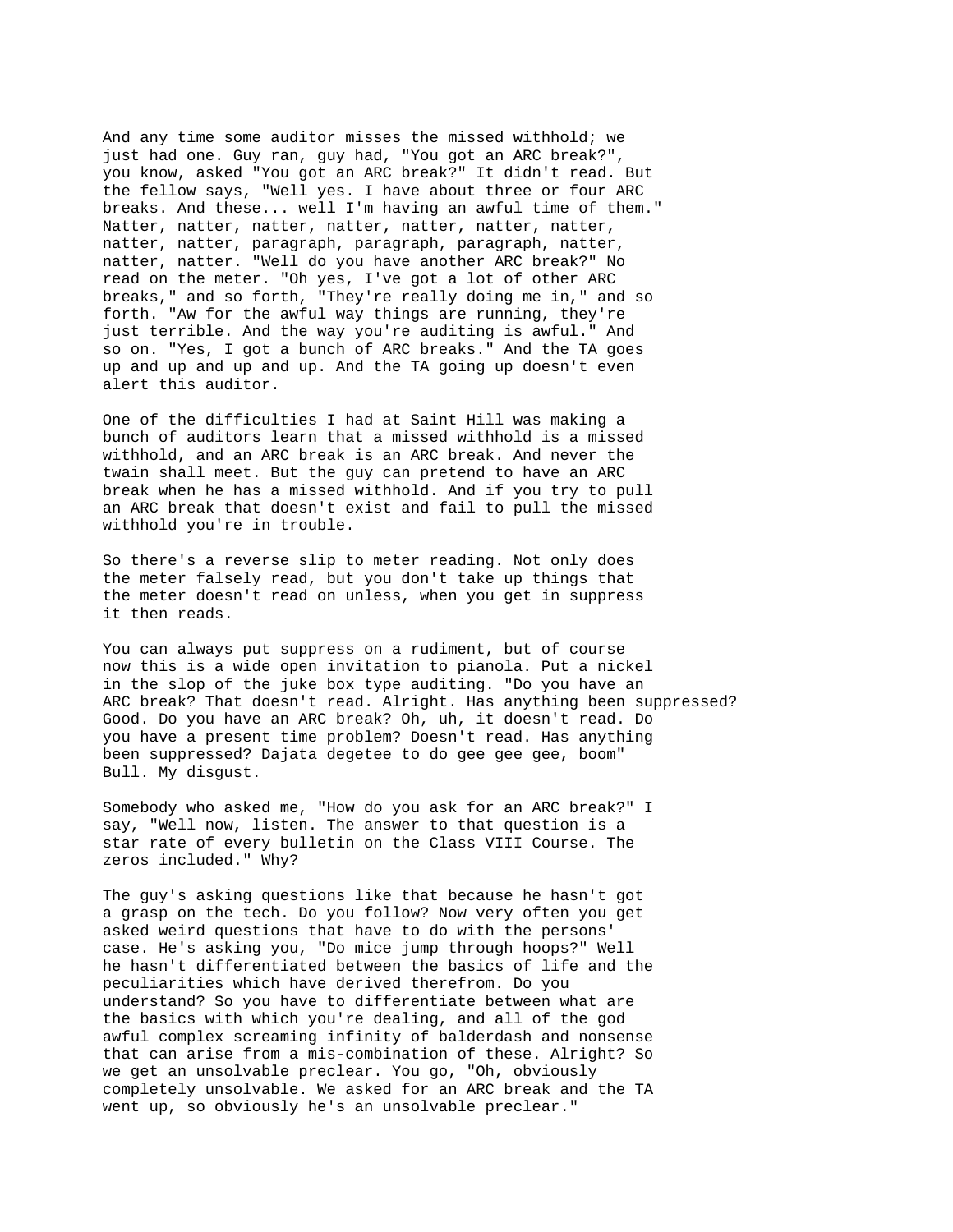If you get pianola auditing, you drop a nickel in the electric piano. The guy can't think basics! So what he wants you to do is to put a tape recorder in his head. Now if I gave you the proper answer to everything a PC ever said it would take you from now 'till the end of the universe to memorize it all, and I wouldn't be bothered writing it. But anything a PC said is indicative of one of another basics, of which there may only be two or three hundred. Anything. Good, bad or indifferent. Do you get the difference? If you've got your basics, when you've got your basics, and you've got a grip on these basics, so that, and, "I wonder if it's true about the second law of listing." Psst! What are you going to get out of that? You've going to get an infinity of doubt, and questions, and all kinds of complications, and PCs are going to become very complicated and they're going to become very unsolvable.

You get the mystery of, "We asked for the ARC break. And we cleaned up the ARC breaks but he didn't F/N, so there must be something wrong with standard tech, because he didn't clean up."

Actually the situation's completely bonkers. What is the symptom of a missed withhold? A missed withhold is the PC nattering. Bong, bang! Don't think. See? You don't have to say, "Well, let's see. I wonder what bulletin covers that, and blablabla... You know? And this... He did... I remember that in a lecture, and blaaa... did did da."

"Do you have a missed withhold?" "Yes. People have been very mean to me." "Good. What's the missed withhold?" "Well, people have been awfully mean to me." "What's the missed withhold?" "Well, I really don't have any missed withhold." Read, read, read. How do you pull such a missed withhold? Well you gotta know, you gotta know that you've got to pull a missed withhold. Don't go any place else and do anything else, for god's sakes, pull the missed withhold.

Well, how do you pull a missed withhold? Well there's ways of exaggerating missed withholds. There's - I can tell you half a dozen ways of pulling the missed withholds. What you've gotta know is that you must pull a missed withhold.

Now it is either a missed withhold, or it's a false read. If it's a false read you clean it up with false reads. You follow? I mean, you have to know how to play this piano.

Now what would you think of a piano player who say down to the piano and had to have somebody put his finger on each key? And then say, "Press." You've got just about as much change of getting Rachmaninoff's Prelude. He'll never play it, boys He'll... His musical sound, pinks, Pink, Pink, Pink! "That was Yankee Doodle. Pretty good, huh?"

An auditing session is a piano. You play it, boy, and you play it now. And you don't have any time to say, "I wonder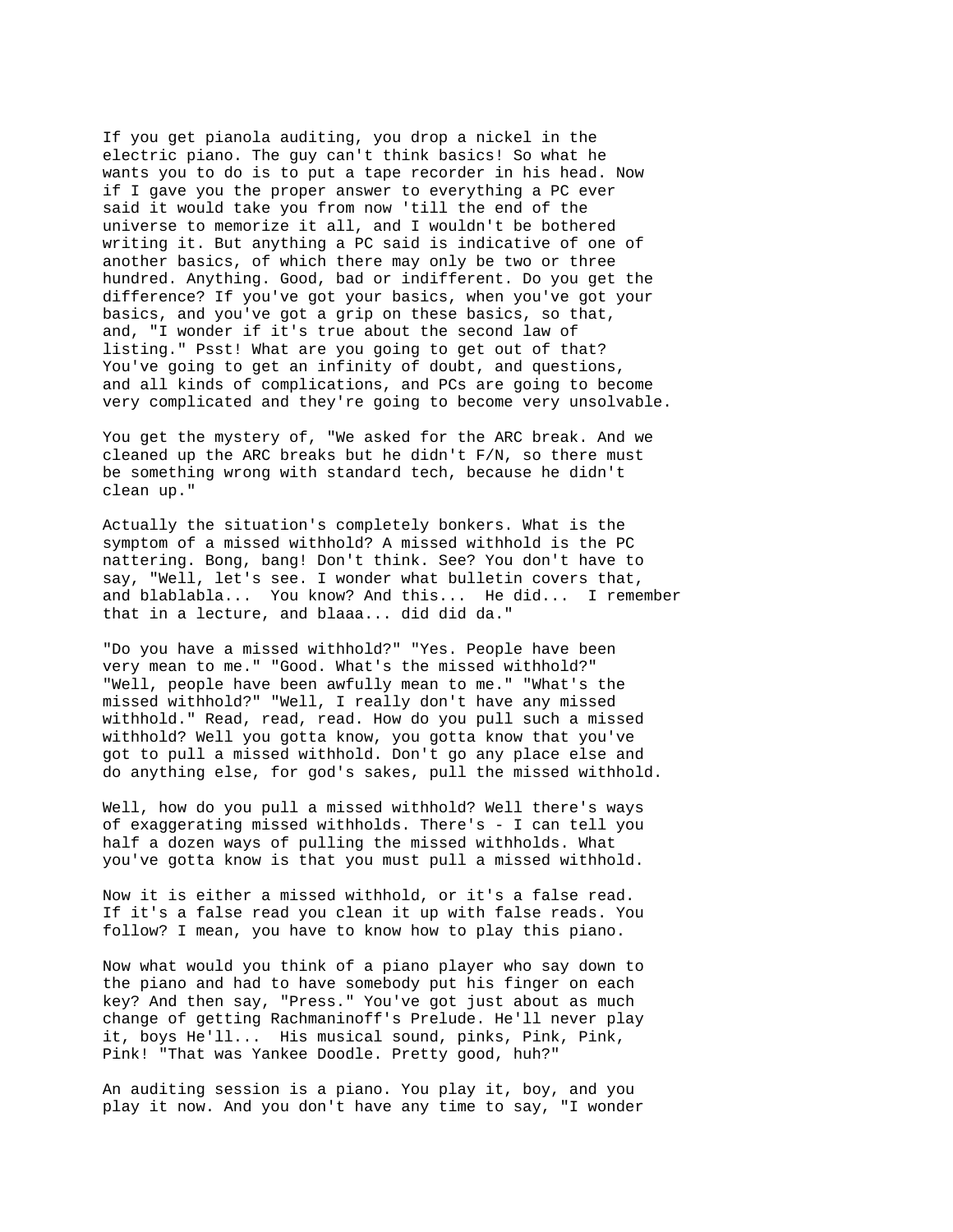where C is." You hear "Plink" in the PC, and you go "Plunk." Just like that. Bang, bang. "Do you have an ARC break?" No read on the meter. "Yeah, I have lots of ARC breaks. They're awfully mean to me in the engine room. They've been shooting me down lately. And isn't it terrible the way they write up... " "Good. What's the missed withhold?" "Oh! Hm. Ha ha ha ha ha. Ha ha ha. Well, if you come down to that I, the other day poured eight tons of diesel oil into the bunker fuel tank, and haven't told anybody." "Good. Who nearly found out?" "Well, actually the whole ship. The people have been sort of looking at me since." "Good. Thank you very much. Thank you very much. Do you have a missed withhold? That's clean. Good. Do you have an ARC break? No, that's good. That's fine. Now. Present time problem? No. Alright, any overts? Well, it reads." "Oh I don't know, I... " "Alright, has anybody ever told you, while they were auditing you, that you had committed overts you hadn't committed?" "Oh yes, as a matter of fact I was doing this sec check and somebody said he turned on a rock slam, and then he found out the meter was disconnected, and so forth, and it was very upsetting. But I'd keep getting this read on overts, and so on." "Good. Alright. That was a false read at that particular time. Good. Do you have an overt? Well that's clean. Your needle is floating. Thank you. We'll now proceed to rehab... " And you think I've been short handing it, but that's about how long it takes with these difficult cases.

There are no difficult cases with standard tech. There aren't any. Well, this PC was given reviews for two and a half years in Spokane, and the TA three years ago went up to six and a half, and it's been there ever since, and at various places they mislisted the list, and the number of errors found in the auditing summary are 119 auditing flubs. Well is the case hopeless? Case supervision. Do L4A to F/N. Brrrrmp, bong, thump, bang, TA down, bzzt, bong. That's it. And the reason why they don't resolve is because the auditor's sitting there, "Gee, I wonder what chart, what HCOB that was in. Let's see, it was on a tape, I think it was on a tape, and something or other that the high TA shows an incidence of, I think it was, I think it shows a medical background. Let me see, what does a high TA show? Umm... " Has no place at Class VIII. If you have to think in order to know a basic fundamental data you're not VIII, and you're not going to get sessions. They won't fly for you boy. They won't fly! The way you fly a PC, and the way you fly needles, is you know it. NOW! NOW! Somebody'll write me a bunch of balderdash today. I never insult a students' questions. That's perfectly alright. Ask all the questions you please. But I don't guarantee not to bring them up.

All the questions I get are simply divergences from standard tech. The guy hasn't read the bulletins. You know. He hasn't read it. He doesn't understand it. If he did he wouldn't be asking me questions like this. It's all there. There aren't any questions left to ask. He asked me whether or not you list a service facsimile to the first blowdown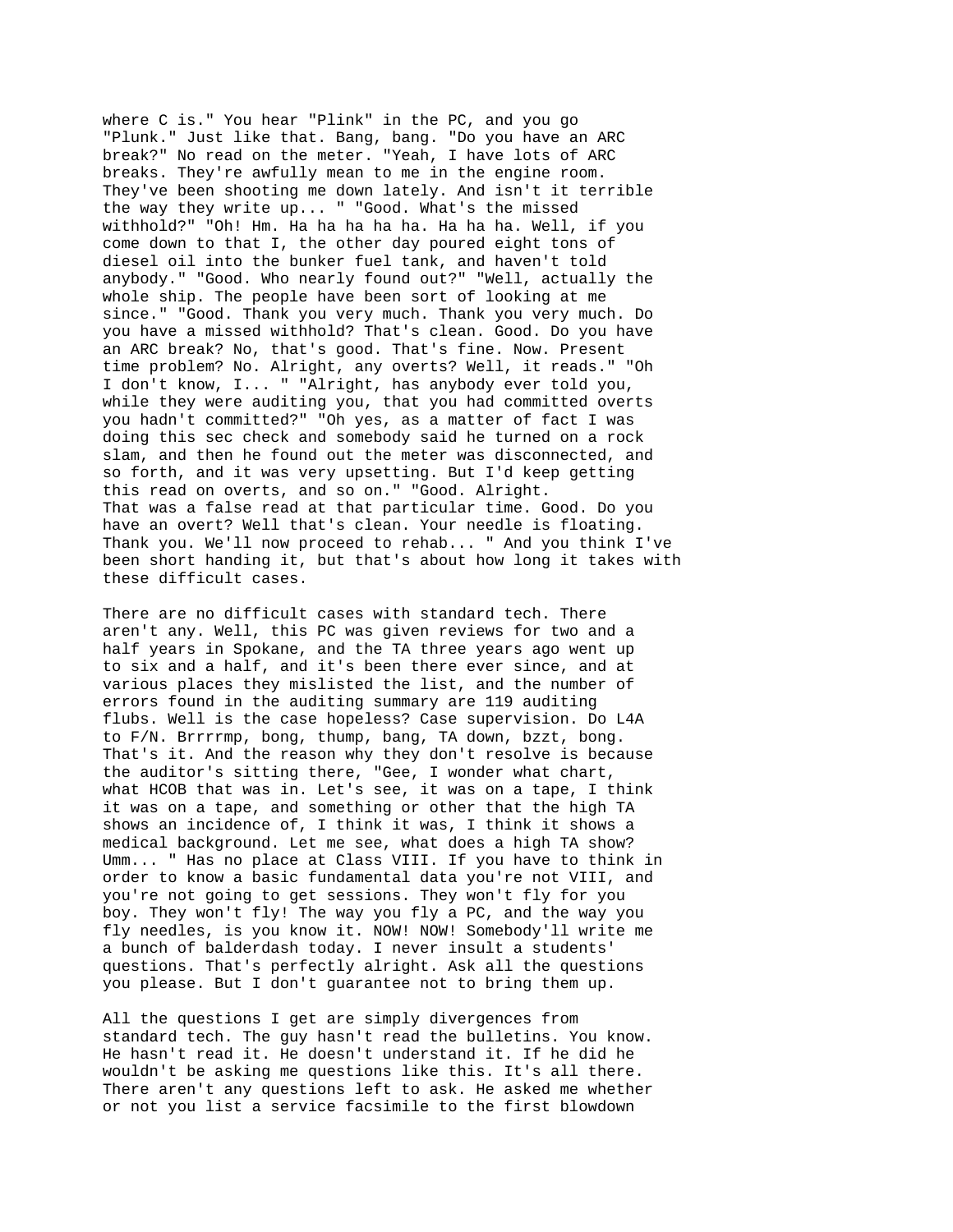or the second blowdown, or to what you do? Oh brothers please! Any listing is covered by the laws of listings. The laws of listing have no variables. There are no variables in the laws of listing. You always list that way.

There isn't any other way to list than the laws of listing. There are no other ways to list.

## Period! Full stop!

It just happens accidentally that in 5A you were hitting on the three primary points of a thetans' case, and it just so happens that the first blowdown is invariably the item. It happens on those three questions, because they are questions which are dead on. It so happens that those three questions are dead on. They will inevitably be. What you can't trust when you're case supervising is that the auditor caught the item that it did blow down on, and when Power goes wrong, when 5A goes wrong, it blew down on item one and he marked it as blowing down on item two. So when Power apparently goes wrong, and the guy comes back and so on, you get the list checked. And now it follows the full laws of listing. You may have to add to the list, you may have to suppress it, you may have to look for this and that and the other thing. It just so happens that an expert who doesn't get blowing downs on the wrong item inevitably and invariably finds that the item's the first item that blew down on the list. Because of the three key things about the list, and that is why it's called Power Plus. Those three listing questions, 1B, 1C and ID are just dead center on a case and he doesn't get several blowdowns. He'll only get that one.

I saw a Power 5A list on a student the other day that about fried my hair. He got a blowdown and then went for a whole column. What was he doing? Why? Why? Why did he have to list? He had a blowdown. He wrote it down himself with his own little pencil. So would somebody please tell me, please tell my why anybody under the sun, moon and stars would continue a list beyond the first blowdown when it says in Power Plus in so many words that you... it is the first blowdown. Period! Well who the hell thought there was a whole bunch, a whole bunch of nonsense variables on this particular line?

The number of variables are zero in standard tech. So the invariability of standard tech is an invariable variable. And whenever you think you have a variable on your hands you have done something, or something has been done, which departed from standard tech, which now makes a variable possible.

Now let me show you now, the great invitation. The great invitation. A PC who is different is a complete invitation to the auditor and the case supervisor to do something screwy. And the only mistakes, the only, only, only mistakes you are going to make is accepting the invitation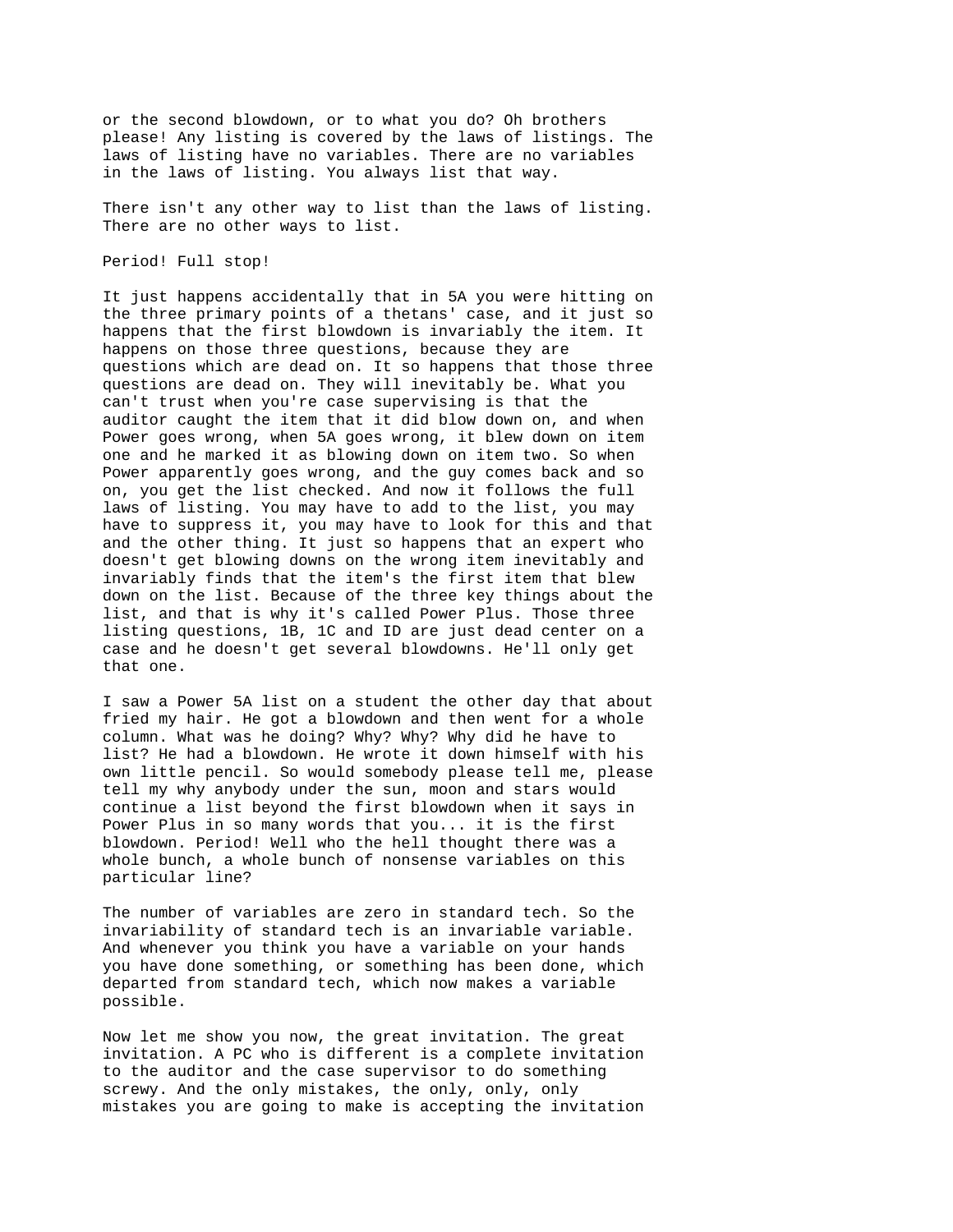offered by the different case. And then you're going to make mistakes There aren't any different cases!

You go back down the line, and you look there over former reviews. This very resistant PC.

Oh, very difficult. And there you see the blowdown on missed withhold. Only it was never pulled. And there you see it in another session. Missed withhold. R/S. But nobody ever pulled it. And eventually this keeps up just that long, and you suddenly get a different PC. Doesn't matter much what you run on him, it's always something he doesn't respond. He isn't, he isn't responding to standard tech. Oh oh. And a clever case supervisor goes back and finds out where standard tech was violated and picks the case up at that point.

The formula of case supervision is to go back to find where the case was running well, and come forward of that, looking for violation of standard tech. And if they are too many, to refuse to get in a fire fight correcting the corrections, repairing the repairs; you can do this so you can actually make up a list of, I've seen a list of two solid type written pages, single spaced, of items wrong from the last time the case was running well. And the case supervisor on this particular instance was advocating correcting every single one of those errors. It would have been a job that would have taken from now 'till Halifax.

I've forgotten exactly what the instructions were. I think it was something like, "Do L4A to F/N, and do the next grade." And they did L4A to an F/N and the person made the next grade and is flying.

Now it doesn't mean then that because a case has been goofed up - it's quite a tribute to Scientology that it has gone forward to the degree of goof that it has been goofed. The violations of standard tech; it's quite marvelous. It's just that you get about 200 times the result with standard tech. Yes, go back over it. So you've only got... you got three sessions. You got three review sessions, something like that, and each one has got a mislisted list in it. We'll correct it. Very easy to do. Three mis-listed lists, go back and find the right item on each list.

Only takes about five minutes. Took something,... I mean per list. Took somebody else two or three hours, or a couple of intensives to make the list wrongly in the first place. But go back.

Correct them. Give him his right items. Give him his right items, come up the line. He's probably only stuck in one of these lists. But you'll catch that one, but, just a little handful of lists, we'll go ahead and correct them.

5A, if somebody falls on his head after 5A it's usually, it's usually that something was very out. And you had a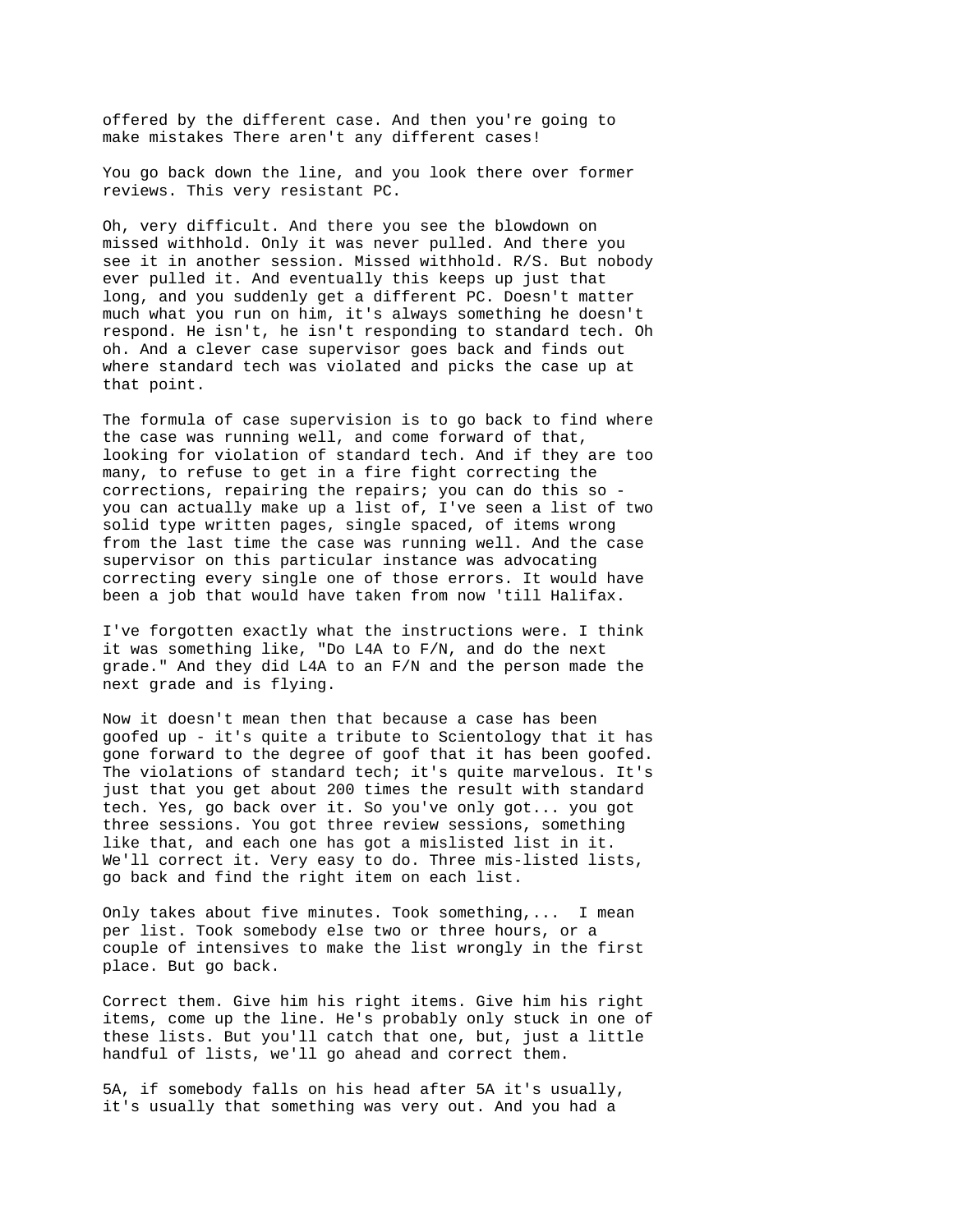false auditors' report in that he didn't give the PC the items that really blew down. Another item blew down, or something of this sort. Or the PCs comm was violently cut. You know, something on the order of this trick, somebody is so screamingly anxious about the F/N that he doesn't let the PC finish his cognition. Like say, Oh. Seattle. Yeah." He was going to say, "Seattle, yeah Yeah. Yeah. That's the place. Yeah, yeah, yeah. Christ, what a dumpy you know?" or, "What a wonderful town." something, you know? And the auditor saw that needle fly, and he didn't realize there was a comm lag between the needle, which is just below the level of the PCs reality, and the PCs cognition. So, the needle flew and he says, "That's it! Put down the cans. Good. Thank you. Thank... that's... woah." You know? "Wooh, wooh, we're supposed to do all this very fast."

Now then, you don't see this as the case supervisor very often. You can detect it to some degree, but you don't see it really. It's not there in your view, so the PC falls on his head after the session. Well something happened to his comm. So you just correct that session. Very simple.

Now you can correct the session by asking for this or asking for that, but there's only one thing that can be wrong - two things I mean that can be wrong. It is either cut comm or wrong item. So, your standard case supervisor on something action like this it comes to you as somebody who has just been run on 5A now has a headache. And he's going around the review as for a headache. Or he gets himself an ethics record, or something of that character.

And so he goes around. Case supervisor, he's just had 5A. Now along with your accuracy, along with your accuracy in the field of basics must go a confidence in the gains of tech! And you can't go around saying, "Well it's not working out and it didn't work anyway." And "Yeah, yeb yee, doo. " Explain, explain, reasonable, reasonable, reasonable, "And probably 5A didn't work on this PC, and... " No! 5A would've worked on the PC unless something happened. So the PC, by auditors' report, apparently ran OK, but the PC a few days, couple of weeks later, gets himself a condition of liability from Oprey and Doprey, or some other charge.

It's the business of the case supervisor at that moment to pick up this PC. Something is wrong with Power. Well the proper action is Ruds or green form to F/N. If it didn't F/N on the Ruds you go ahead and run the green form to an F/N. And, rehab Power. So the guy will check it.

Check it. And then when you get to the check of 5A you null the list. You don't just say, "Was that your item?" That's corny. You null a list this time. Because the probability is that the thing that blew down was not the thing he said. So you null a list meticulously.

And if the list now seems to be too short, or something of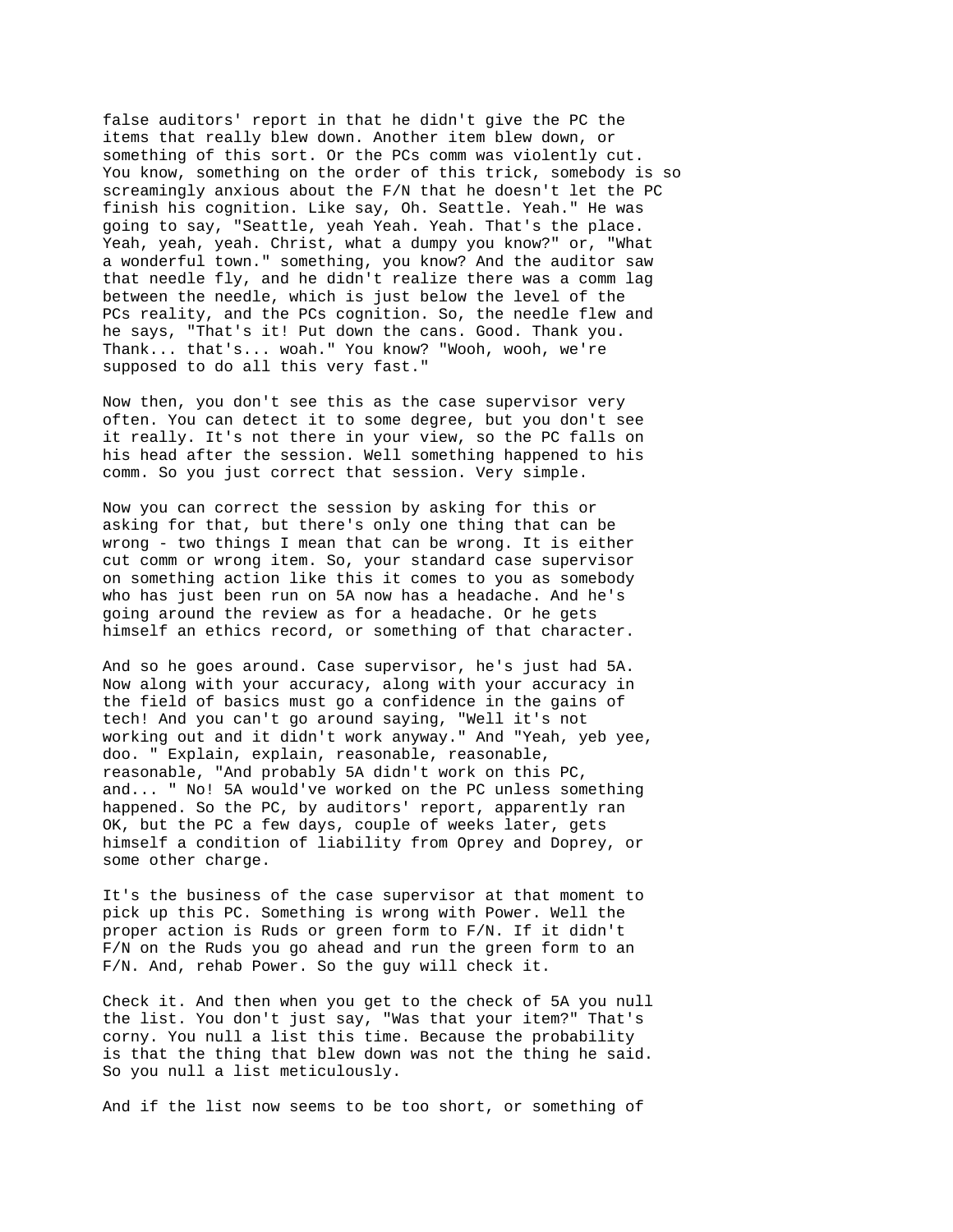that sort, well you add to it, and you repair it just the way you would repair an ordinary normal list. Because there is something wrong with the auditing report. So the guy goes down and he repairs the list and so forth. And it's very unwise to get the auditor who ran the Power to correct the Power. Because you will get some kind of an action like this, you know. "Well I gave him the right item in the first place. Is Mary Jane your item? Yeah, it was, wasn't it? Yeah, oh good. Thank you. I thought it was."

There was just that little bit of criticism, do you see? That's why people, when they fall on their heads, go to Qual, not back to the HGC. So, the list is nulled. And you normally will find out that it was his item but comm was cut, or it's marked as a BD on the wrong item, or for some peculiar reason it didn't BD at all. And the PC was thinking about the listing question or something and got a latent BD and didn't get the thing, even thought he said "Mama, papa, uncle George." He wasn't thinking about that, he was thinking about people I've known.

"God, you know, wow, you know, wow, you know, people I've known." And we had somebody the other day, bless her, who didn't like to put bad people on a list. And the list in actual fact apparently blew down on somebody she thought of, but not the person she put down on the list. She was editing the list as she listed. Tricky, huh? Tricky in that case.

"On this list, has anything... ", you know, you're not get the question reading, items don't read on the list. "On this list, question, bud-up-up-up-ow, has anything been suppressed?" Pow.

What does that pwoon?" And then you get something like, "Well, I don't like to put bad names on a list." You see your variability's of what the PCs response is. You get this real straight.

The variability of what the PCs response is hasn't anything to do with the standardness of the tech. My god they will give you eighteen billion variations for every single, solid piece of standard tech! No, never Q and A with this amount of variation. Do you follow? They act to standard tech directly, but they give you such variable answers.

I'll give you an idea. "Do you have a present time problem? That read." "Yeah, well I, hm, a present time problem?" "Alright, is that a false read? You know, no read there. Anybody insist you had a problem you never had, you know? Hm. Alright. Good. Have you had a problem auditors didn't find?" "Well yes." Reads. "Good." "I was just thinking here, I've never been audited without a problems I've never been audited without a problem. I'll always have a problem. The business I'm in, jiminy-god!" F/N. "Thank you very much."

You don't ask the next rud question of course, because it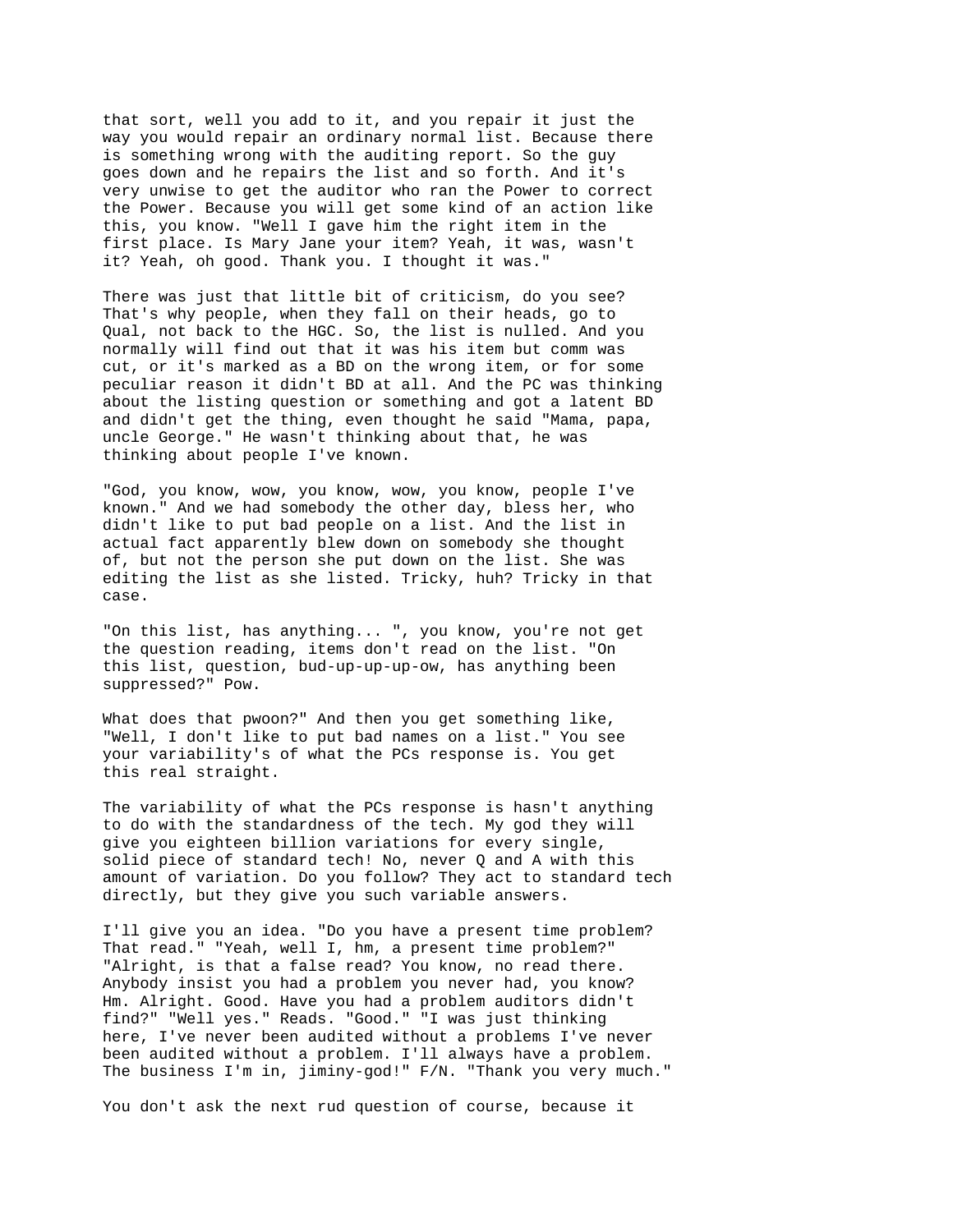F/Ned on Ruds. Now you get down to doing what you're supposed to be doing.

Well that's a variable answer. You're going to get... Look. There can be an infinity of wrongnesses. Absolute infinity. There can be an infinity of sillinesses. There can be an infinity of mistakes. Getting somebody to study mistakes only; he's always gonna run into a new mistake. Just think of the Hottentot repairing the radio. Or the Egyptian repairing the radio.

Now how many mistakes could he make? It's an infinity.

Now let's take, let's take a bunch of green, red and blue chips of various sizes and shapes, and let's throw them down, and just scramble them up and throw them down on a black table. And every time you do this you're going to get a brand new pattern. And some of them are going to be good, and some are going to be bad. And so you say, "Look at the variation in which life is steeped." The hell it is, there's no variation here, you're taking a bunch of chips and throwing them on a black table. And that a bunch of random items thrown down randomly will give you a random answer. That's the law back of that. What's the variability? Crunch. There is no variability. Do you follow?

So there sits the auditor. And he's got to have his tech solid. Proper. No question at all.

Because he's sitting there talking to a PC who's got 18,765,000 variables per square minute.

But they're all varying on his exact basic principles. What you've got to understand is you're sitting there with a stable datum which he's running the locks of. See? You're just watching these locks. Now, if you don't know your tech you think these locks are the stable data.

There's nothing more horrible to happen to an auditor than to run a squirrel process and get a win. It's fatal Because he'll now go down the street and get the next PC, only the next PC didn't resolve on it. And I have actually seen some guy try for years to get another win on the same process.

Now the horrible part of it is, is the guy, in actual fact, probably didn't get a win on the process he continues to try. He got a win on something else. PC all of a sudden cognited, he's saying, he's saying, "How many mother-in-laws are there on the head of a pin?" Or something, some wise process, see? And he says this, how many mother-in-laws are there on a head of a pin?" See? And the PC says, "Oh, gee, that's a good question. It's truly... I feel wonderful. Thank you!" F/N. Now the auditor, not knowing his basics, he thinks, "Christy That's quite a process." Well, that wasn't the process the PC went F/N on. It was somebody who was willing to talk to as degraded a bum as that. Somebody was actually willing to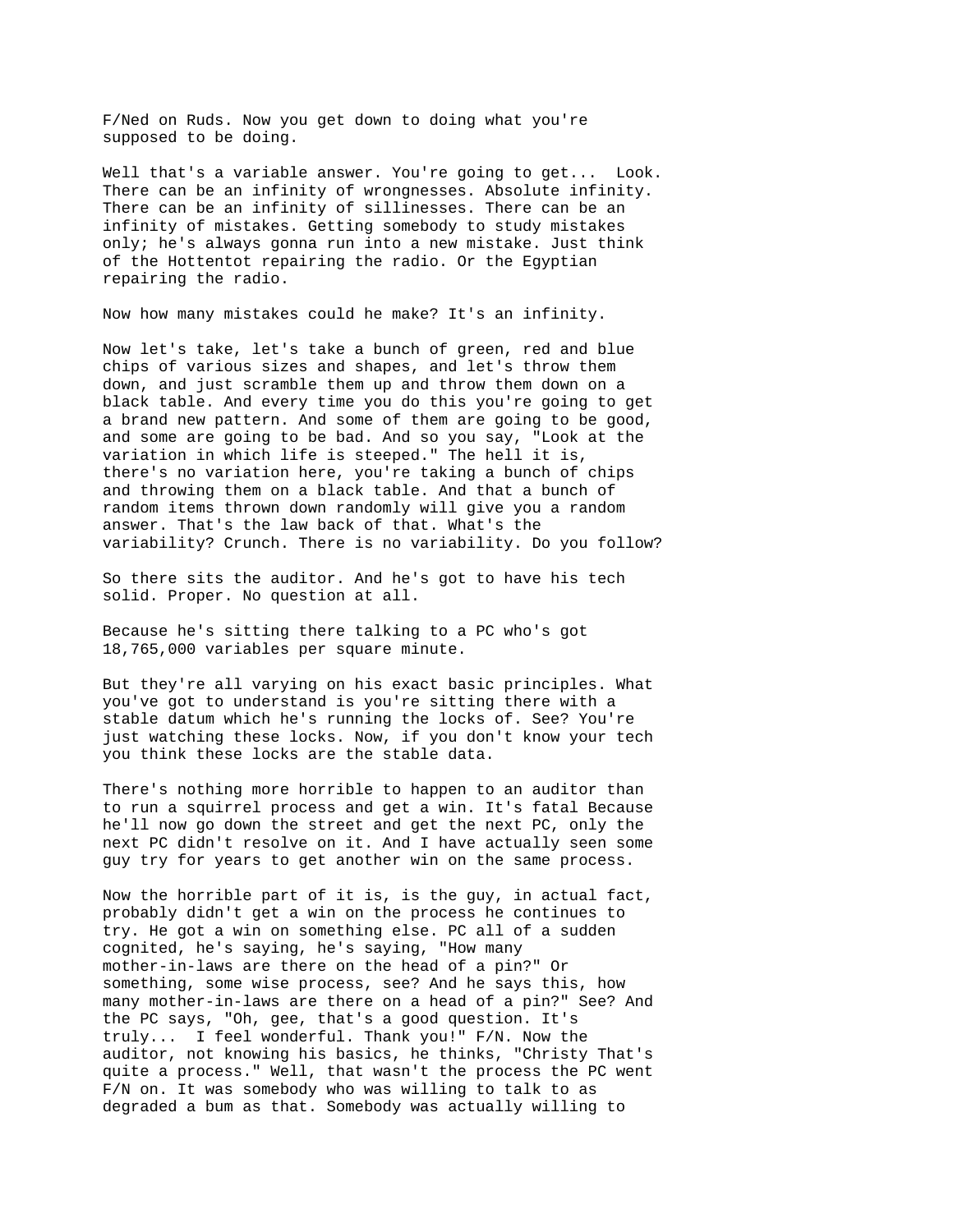sit down and ask him a question as though he amounted to something. And he cognited on this, and went F/N.

You get the idea? The auditor goes around with this squirrel process, thinking and so on.

There are five or six brands of processes immediately jumped up and leaped into view around Elizabeth, New Jersey. One or two of them became very, very famous, and so on. They were in actual fact questions which I had asked a particular PC to pursue his particular problem, and were based on the standard datum that a PC makes a mental image picture which then pushes him, pushes his anchor points in. And all I was doing was asking questions what would get the guy to look. And these questions seemed terribly variable. And they seemed so wise, that they became processes. One of them became a whole line of therapy. Well, you think this over.

Well, the guy who was watching me ask the questions of the PC certainly didn't understand what the hell I was doing. If he'd understood what I was doing, why he was; I was trying to get the guy to look at the picture he was stuck in. Any question I asked was simply to get the guy to do that. Do you follow? So the standard action there was simply, well, let's get the guy to look at his pictures, and, and blow a few locks. That was all. That was all.

But they appeared to be very wise, and so forth, you see. They had variables, Guys could actually go out and say, "Golly. You ask the person this marvelous question. This marvelous question," and so forth. Like, "What time was it?" That would add to something. But whoever applied the process thought that I was asking about a clock or something. You know, what time of the day was it at the time that this thing happened, and so forth, and you know, get a big variable on the line, and then that could get all variabled up in some other way.

In other words, these things squirrel up, because the individual does not understand the basic from which the question stems. Do you understand that? He hasn't got the principle from which the whole thing is advancing. He's not running from basic data. So, not running from basic data of course he makes a fantastic number of mistakes. And then, sooner of later, if he squirrels and doesn't do standard tech, he will sooner or later start getting loses on PCs, and then he sort of considers it an overt, and then he is apt to borrow some of their ideas of super-variability, and if he didn't know standard tech in the first place he will for sure depart from what little standard tech he had.

So an auditor auditing standard tech owes himself a hundred percent wins. And he'll get them..

He'll get them. There's no monkey business about it. Now the state of the PC is not what the auditor says, it's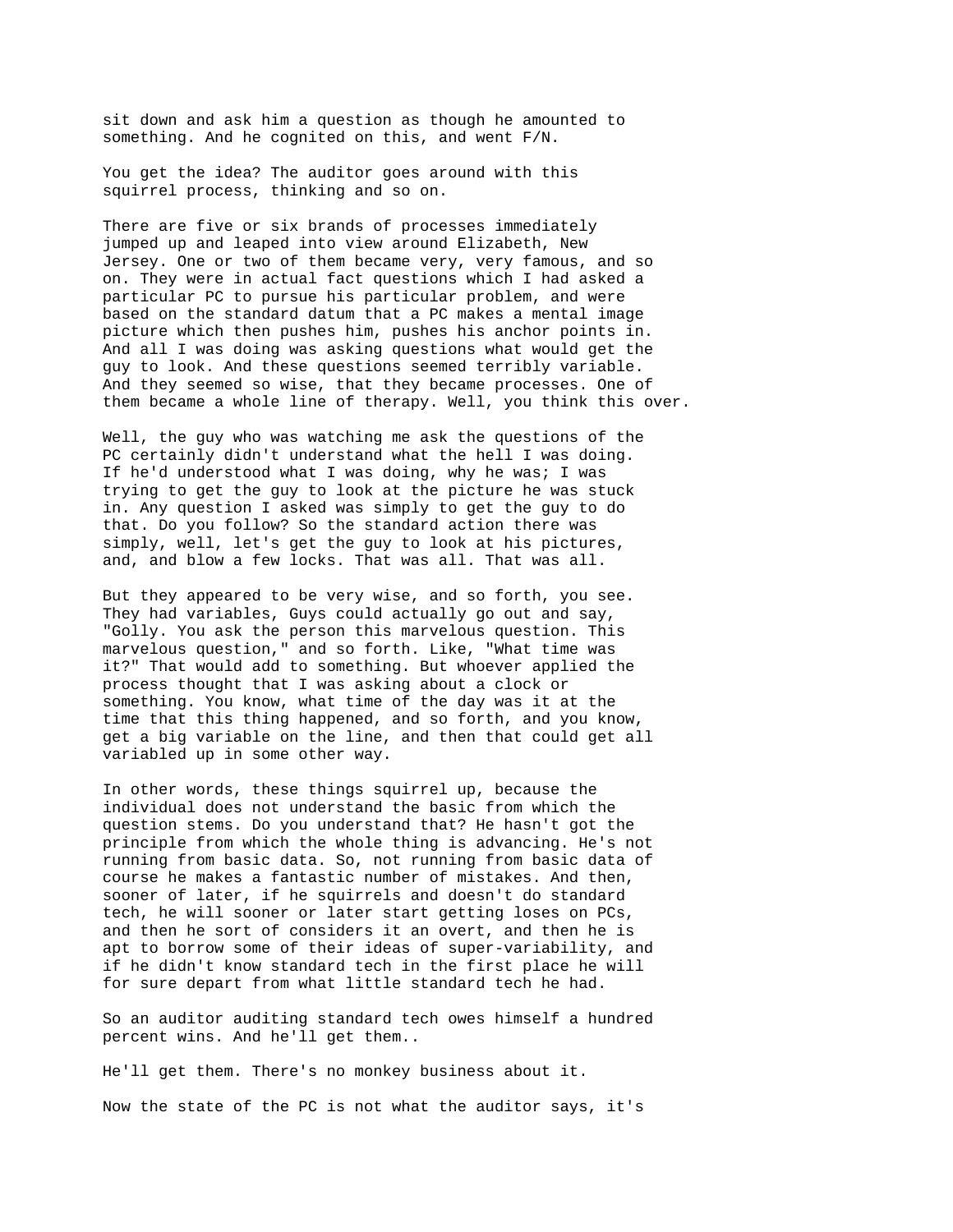what the PCs state is. What is wrong with the PC is what is wrong with the PC, not what the auditor evaluates is wrong with the PC. These are all little basic laws. It isn't the auditor's opinion that makes the PC sick. So you read a lot of amateur C/Ses. They really are a howl. You, you; at this stage of the game you've got this ahead of you. But you'll start laughing at yourself after a while at the tremendous opinion that you start forming of this, that and the other thing. And how complex these opinions are. And how much figure you invest into the whole thing. And you read my C/Ses along this line, and they seem to dispose of the most complex things with the simplest actions you ever heard of. So that therefore, because the PC is so complex, and the solution so simple, therefore there must be something you missed. You get the idea? So there must be something more in this folder... .

But what you're looking at is the fact that we have the basic data of life. These are the rules and laws that life lives. And that's all. You apply 'em, and of course any life responds to it. If you could talk to a spider, he'd go OT.

So this, this is what, this is what's required of a Class VIII auditor. He has a grip on tech, the like of which nobody ever heard of. You ought to be able to rattle off the Auditors' Code, bbbrrrrrrr. Boom. But not just rattle it off. PC comes in to session, feels a little dopey, you don't think twice. You say, "Have you had enough sleep?" See? You don't have to think about this, you know that. PC comes in, feels for the chair, and sits down, yawn. And you think immediately of the Auditors' Code, "You had enough sleep? Well good. Go get yourself some sleep and we'll audit you when you're good and rested. Thank you." Not, "Let me see, let me see, this is the... " This is three quarters of the way through the session. "Let me see. I wonder what could be wrong with this PC? He doesn't seem to be able to stay awake in the session. Is this dope-off? Boil off?" Figure, figure, figure, figure, figure, figure, figure.

Now the alertness to these things is terrific. I noticed, used to notice, that I would catch, when we were doing long intensives and that sort of thing, I could catch an ARC break by the actual clock an hour and forty five minutes before the HGC auditor. That was the lag. Hour and forty five minutes before the auditor noticed the PC was ARC broken. Because the PC would get more and more and more and more ARC broke throughout that hour. But I could pick up the original ARC break. See? And I'd say, "Alright, there's one." And actually have clocked it.

And at that time I had squawk-box systems where I could listen to every session, don't you see? So I had a lot of opportunity to do this. The auditor would miss on his comm cycle, and the PC would say or do something at that moment. That was the beginning of an ARC break that somewhere up the line, in the next hour or two was going to explode in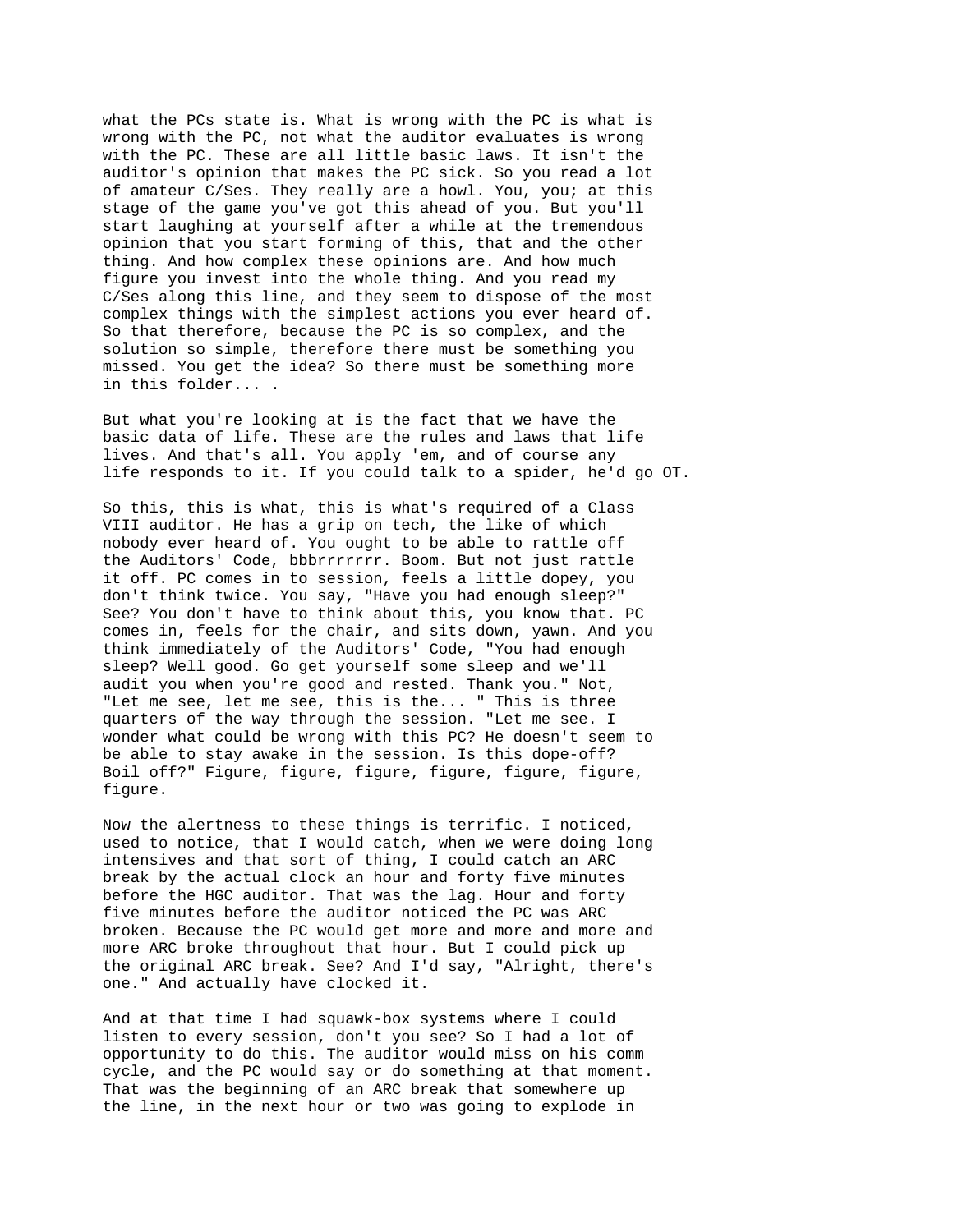the auditors' face.

And what always amazed me was, is the auditor would sit there and wait for it to explode in his face. Certainly the PC must have looked strained, certainly the PCs voice must have gotten tighter, certainly the needle must have been not responding properly, the TA vanished out of the session, the skin tone of the PC went bad, the auditor wasn't getting anyplace with the process. Do you get it? It took him a long time to add up all these figures, see? Well, if you're red-hot, you recognize them in the first split half second. See?

Now the way you do it, it isn't that you have to be quick, it's that you have to know what you're doing. Violation of a comm cycle is liable to end up in an ARC break.

Now, rather than go to all the labor of having to recognize it, just don't violate the comm cycle.

That's the best answer to that. Just deliver a flawless session. And a flawless session on communication is communication with the PC. Not a communication with your instructor in TRs. "Do birds fly? Thank you." The TRs are just there to let you get up to a point of where your grip on the TRs are such that you simply apply the TRs, brrrrooooom, boom, boom, boom, boom. You can talk that way, you don't have to think about it, it isn't wooden, it's very natural. And when you've got the TRs down pat, why at that particular time, bang, bang, bang, they just run off pat, that's all.

You can always tell a brand new student. He's trying to do his TR0 and his TR1 at the same time and it all shows up in his tone of voice. And he hasn't got any more auditor presence than a rabbit. You just drill it up to a point of where this comes natural. That's all. Poomp. PC originates, handle the origination. Bong: Nothing to it.

So, when it comes to adding and summating and looking up, what's the difference between a Class VIII auditor and a lower class auditor? Class VIII auditor knows his basics so well that he is never led into a trap by a PC. He never comm lags as to what is going wrong, he knows.

He doesn't have to correct his comm cycle errors, they don't occur. He doesn't have to patch up cases, 'cause they weren't misrun in the first place. He doesn't have to repair the case supervision which he did on Tuesday because it was correct. And he has enough ethics presence when he is case supervising that an auditor who would do something else comes in with a rather pale complexion, if not bright green.

The auditor would be the first one to tell you he had goofed. Ethics presence is sufficient, so he wouldn't try to hide a goof, boy.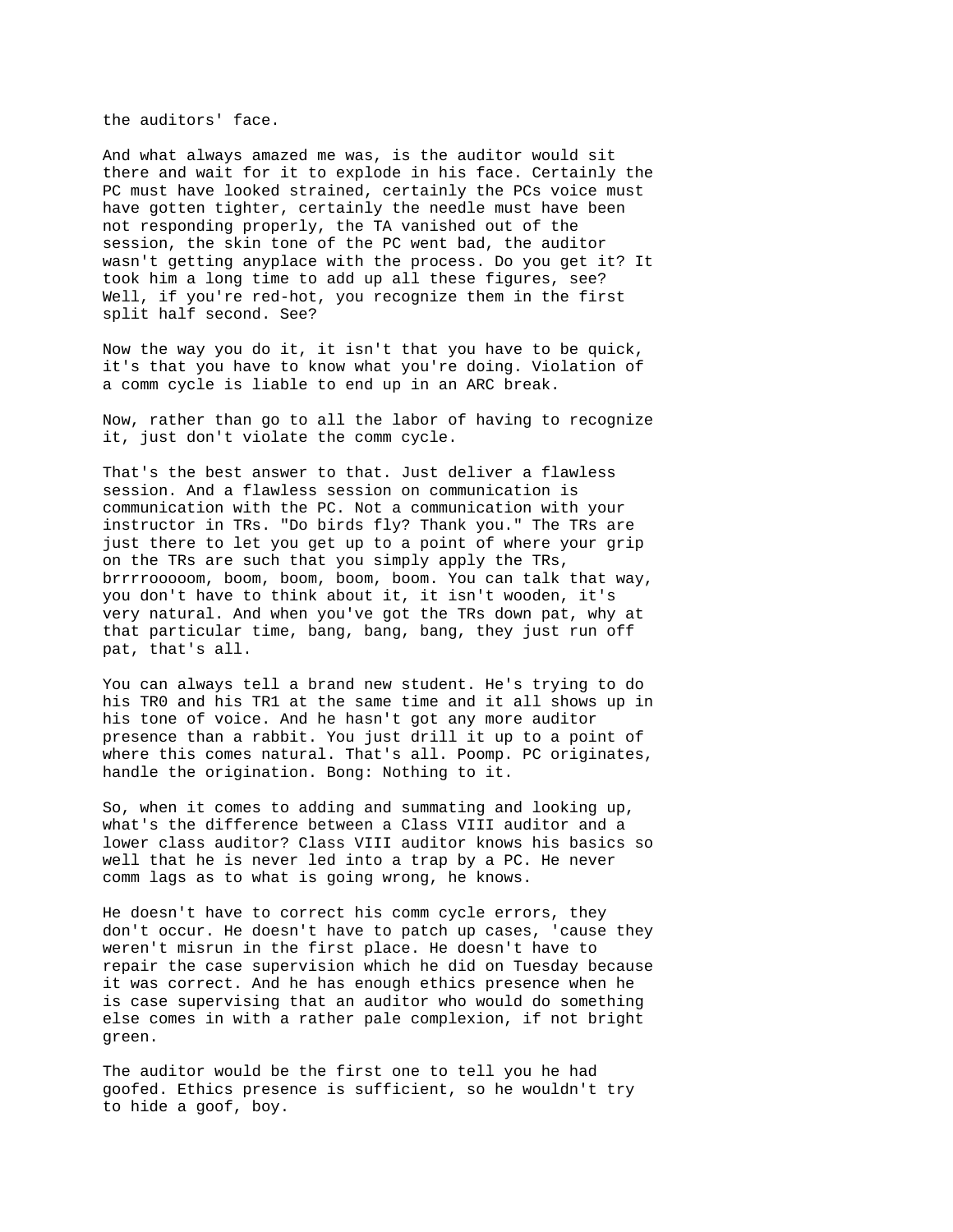So, a Class VIII does it right in the first place, and can repair what other people have done wrong. He himself, in his auditing, invariably does it right in the first place. In his case supervisoring, he does it right in the first place. The cases he has to repair are the cases that have been done wrong by somebody else. Get the difference?

Now I don't want to intimidate you or give you a bad idea of what you've got to do. But the only thing we're demanding is 100% perfection. 100% grip on the data. 100% drill so that it just, bong, lead pipe cinch. 100% result. And that depends on a 100% grasp of the data. And a 100% application of it. And you get 100% results. Just like that. Bong. You can't have a 50% grasp on the data and get 100% results. The percentages would be quite incorrect. Right? Now Class VIII is very fast. It is fast, fast, fast, fast. I received a note here from Joe, a ship captain, and it said, "During last nights' lecture I got the first inclination of what standard tech is. It's the difference between a cold war and a blitzkrieg. It's not just a better way of winning the cold war, it's a calculated assault with calculated victory." You don't go around, when you're first studying and when you're first doing Class VIII type of auditing, you may have some question about what the outcome of the session will be. You might have some question.

But after you've been at it a very short time there's no question.

It'd be a matter of the wildest surprise if something weird happened in the session that made it go adrift, or it didn't come out right at the end. Maybe one session in 75, or something like this might go adrift. Something outside your zone of control suddenly moves in on it in some fashion.

You might find yourself auditing some PC who has a rather miserable auditing career, and it may take you a couple of sessions before you bring it up the line. But your confidence is such that you know it's going to come up the line. Through hell or high water it's going to come right somehow.

To give you an idea, my case supervision was running at about, I suppose about 90 at first, 90%. Little flubs of application and that sort of thing were pushing it astray. And I, myself, in handling it was handling cases that had really been goofed, boy. They'd really been goofed.

And it moved up to about 95, and it moved up to about 99. It's riding along quite handsomely now at 100%, pocketa, pocketa, pocketa, pocketa. Now the only place that it is coming adrift is that there are some student auditors on my lines. And, that doesn't make me not handle the case. What it makes is, I have to case supervise it again, not to change it, but to tell them what to do to correct it so they can finish my C/S. See? That's the reason. They goof,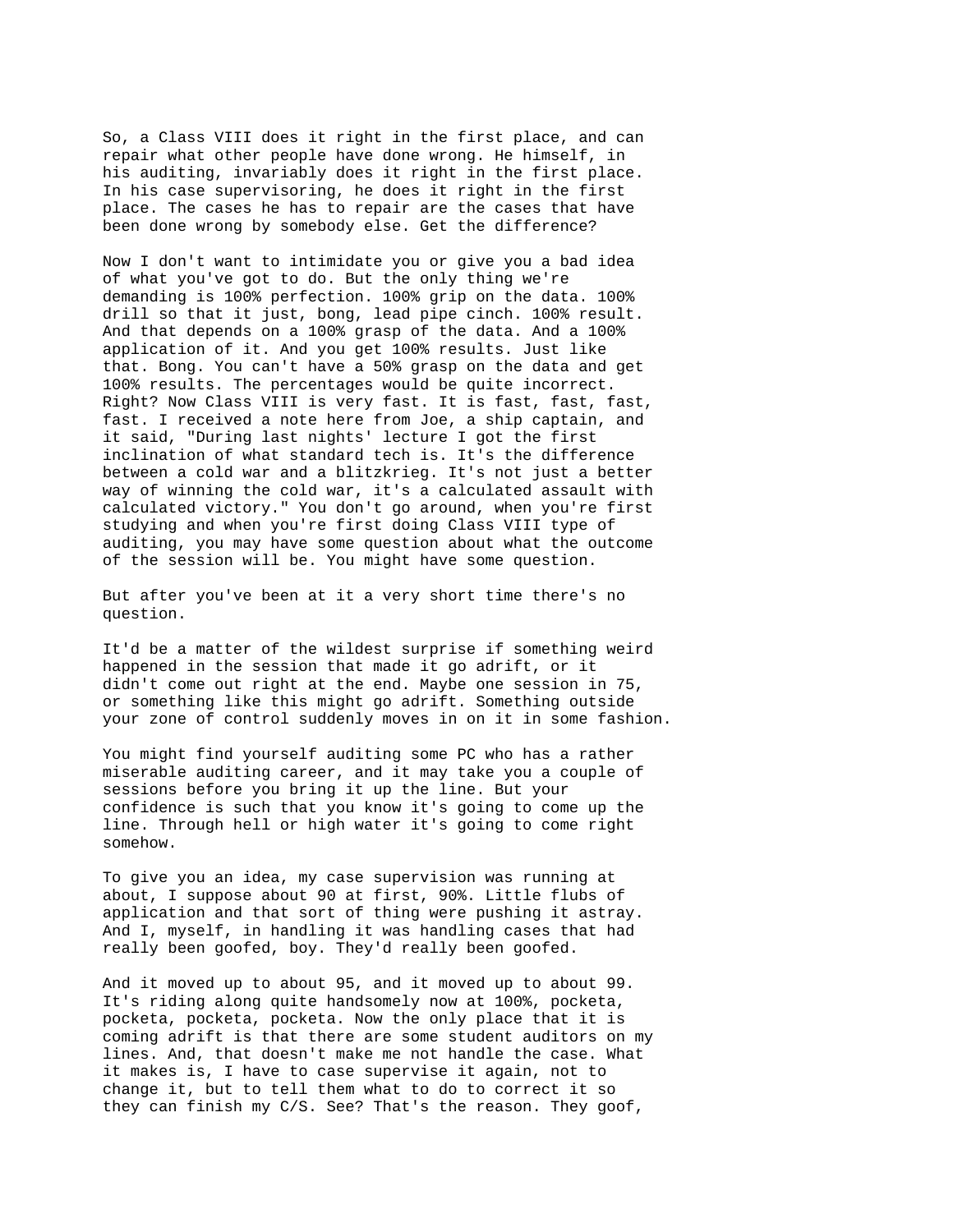and then I make them correct it so they can finish my original C/S. And that may happen a time on the case, once or twice or something, and then the C/S is done, it all comes out alright, and bongo.

Your neck is always out when you have an inexperienced auditor auditing for you. In the first place he gives you false reports, and he gives you false reports unknowingly and unwittingly.

He doesn't have a clue what's going on, so he doesn't tell you what's going on.

The case supervisor who believes an auditors' summary is a fool. He's just a fool. That's all.

They have some use. You continue to ask for them. Because it picks up the auditor observation and it can give you the auditors' attitude toward the PC and what the auditor thought happened.

So they have value. But you don't take it up as a case supervisor. There's no action on your part for a case supervisor. Got nothing to do with your case supervision, beyond giving you the auditors attitude toward the PC, and what the auditor thought happened in the session.

You find out what happened in the session by reading the auditors' report. And if there's any variation in that auditors' report from what should have happened, you know very well that the PC didn't come out alright in the end, whether the summary report said that he did or didn't. It had nothing to do with it. And if there's a goof on that line that you as case supervisor can catch as you go through the session, as you read through, the auditors' report saying the PC came out alright has nothing to do with it. The truth of the matter is, you'll find the PC is back in review. Goof in the session, PC winds up in review or in ethics. Case supervisor, you watch your ethics and review file, compared to your cases. Which makes it very rat a tat tat indeed. There's nothing much to it, in other words.

The auditor who ran standard tech produced the standard result, or, the case winds up in review, or winds up in ethics. That's the case supervisors' point of view. Reversely, the case that winds up in review again, and the case that winds up in ethics was not standardly audited.

No matter what the auditors' report said, something is wrong in that auditors' report. The auditor did not report something. Now you've got to do something to find out the data, whether or not it's to send it to the examiner, or so on. You, you, you're gonna find out more data.

Case supervision consists of the complete folder turned in to you with the examiners' note in it.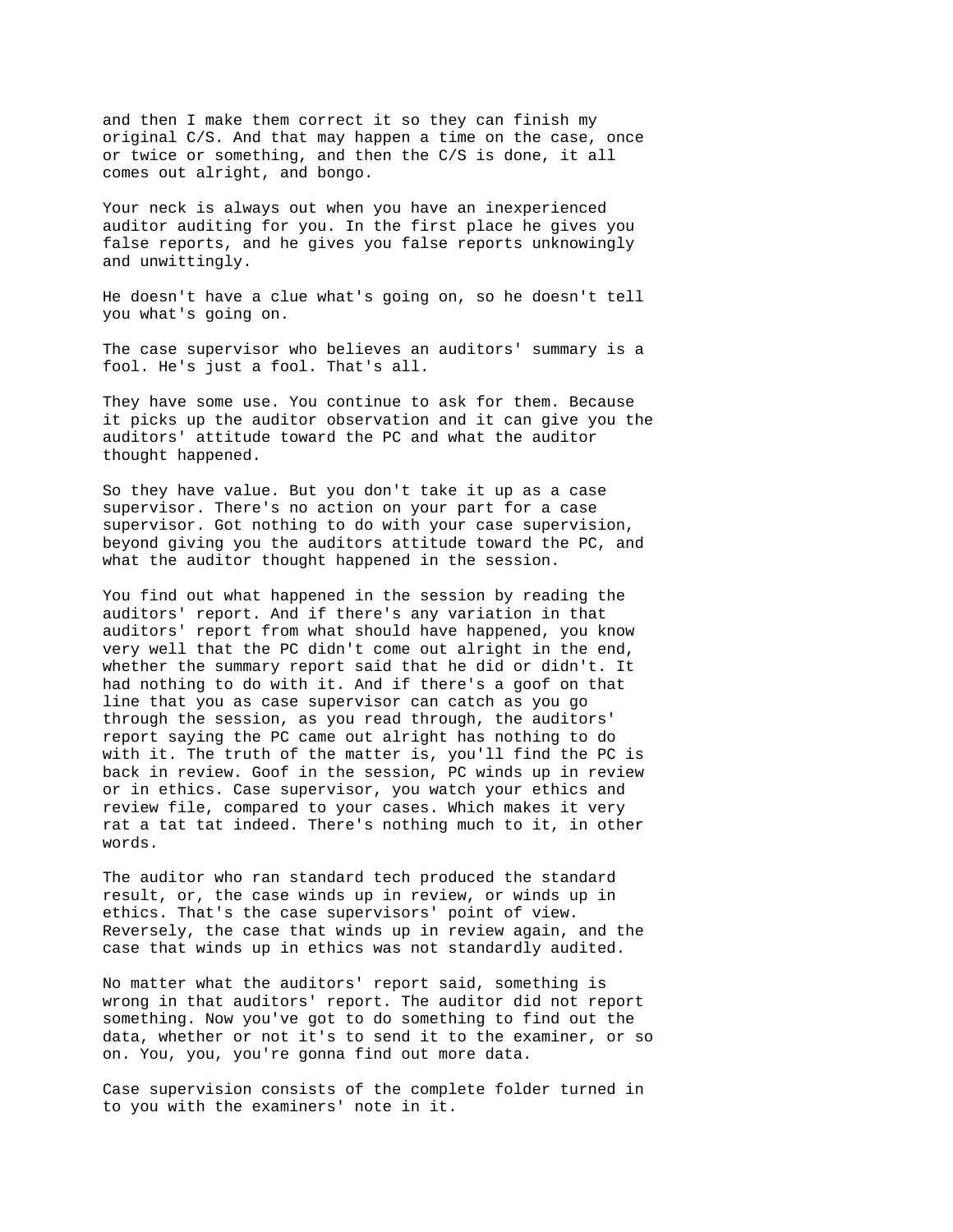You don't EVER talk to the auditor, you don't EVER talk to the PC. You never talk to the auditor, you never talk to the PC, you never case supervise without the whole folder in front of you. Laws, boy, those are laws! They're in concrete. Never talk to the auditor. Never talk to the PC. Never case supervise without the whole folder in front of you. Those are the basic laws of case supervision. And the only mistakes I've ever made on it. But boy, I'm talking from history. I've case supervised more damn cases than you can shake a stick at. And the only mistakes I have ever made is when I talked to the auditor, or talked to the PC, or case supervised without the folder in front of me. And those are the only times I've ever made a mistake. Quite marvelous. And so, if you don't disobey those rules you will be a bear cat as a case supervisor. Providing you are a Class VIII and know your data.

So the guy ran in to a hell of a mess in the session. He was trying to do the case supervision and he ran in to a hell of a mess in the session. His proper action is to close the session, how ever gracefully he can. Not have the PC sitting there waiting. Close the session. That's it, and so on, with no continuation of the session mentioned. He just gradually says, "Is there anything you would care to say before we're closing down this session?" And he ends the session. He makes out his report. He takes his folder in, hands it on normal lines. It winds up in the hands of the case supervisor, who in a moment of dispassion reads the auditors' report.

Now the auditor was also expected, when he handed in his folder, to have included a summary report. And then it is administered. And the whole folder is inspected to see what is going on here. And then the action is taken that needs to be taken, written down, that needs to be taken with the case. It is put in writing in a separate sheet. Not scribbled across the corner of some green form. It's on a separate sheet of paper, of which the case supervisor keeps a carbon copy. And, he writes down what's supposed to happen now.

If he doesn't know and he can't figure it out, he sends the folder back with a request that the PC appear before the examiner. And when he gets the folder back then he has at least the comments and condition of the PC, that the PC says. Not just the auditors' side of it. Now he can do something about this. And then what he does about this is so standard that it couldn't be knocked over with an A-bomb. He accepts no invitations to squirrel. The auditor's going to give him some, because you will be supervising auditors who are Level 0 or something. He'll have vast ideas of what he ought to do about this, boy.

Now you write something down, and he doesn't think he can do this, or something like that.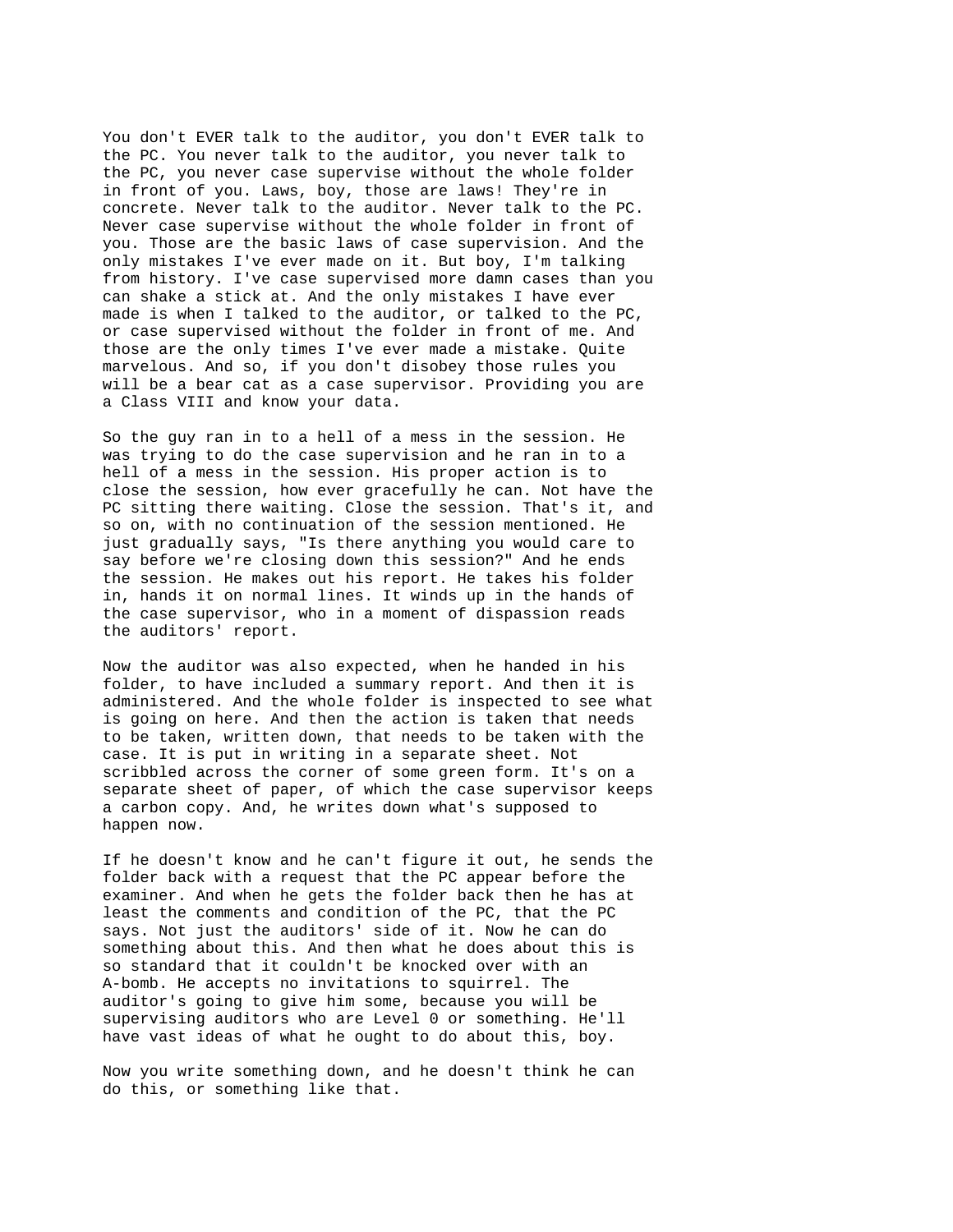He doesn't change this as he goes in to session, oh no! He just says that is it, he doesn't go near the PC. He has the PC informed that the session is suspended for the moment. And he sends the folder back, and says, "My reputation is at stake. I either can't do, or I don't understand, or I don't agree with this C/S. 'Cause after all, I'm the guy that's going to be hanged. If the PC comes out wrong I'm going to be hanged. Maybe you're going to be hanged, but I'm for sure going to be hanged. So therefore, I can't do it. Doesn't compare to the case."

Now that would be a big invitation for the auditor to have a talk with the case supervisor to...

Violates one of the first principles. 'Cause the auditor's now gotta say, "Why?" If he can't do these processes then he had no business auditing the case, so you simply get another auditor. If he says this isn't the right C/S then he's gotta have some reason why it isn't the right C/S, and maybe he will disclose some new data that he before has not bothered to put down. Such as, the reason he can't run the CCHs is because the person is a complete paralytic, and is there lying on a stretcher. And that is case supervision how she is done. And the end product of all of this is standard tech, standard results, and pocketa, pocketa, pocketa.

Now the way to waste time is to try to save time by speeding up the admin lines. Any time you super-speed the case supervision, auditor, HGC, admin lines, any time you put a crush on these lines it will add to the time spent. Let's get it all done and crush through in the next hour because the PC has to catch a place for Hoboken, and let's get it in, and a big invitation to go in and see the case supervisor to find out exactly what he's supposed to do about the whole thing.

I can assure you, boy, you are now going to waste about session time, money, misery, failures, pfft! No. You save the time in an auditing session. In an auditing session you save your time. It is so damned fast, it happens so quick, the auditing is so swift when it is done right, that you could poke around for weeks with admin time.

Now the only time you would run in on fast administration would be an assist at an injury.

Somebody just got through dropping the body and you're going to tell him to get back in his head and take over control of the body. That's a responsibility of any auditor. Rendering a proper assist, putting a tourniquet on the guy, something like that. See? An assist level action, well, that's not in the realm and remedy of, of auditing, unless it itself is done wrong. Because an assist can fail. I'll have to tell you about assists, because I find out there's very little information on them.

But, your admin time. You don't save time by saving the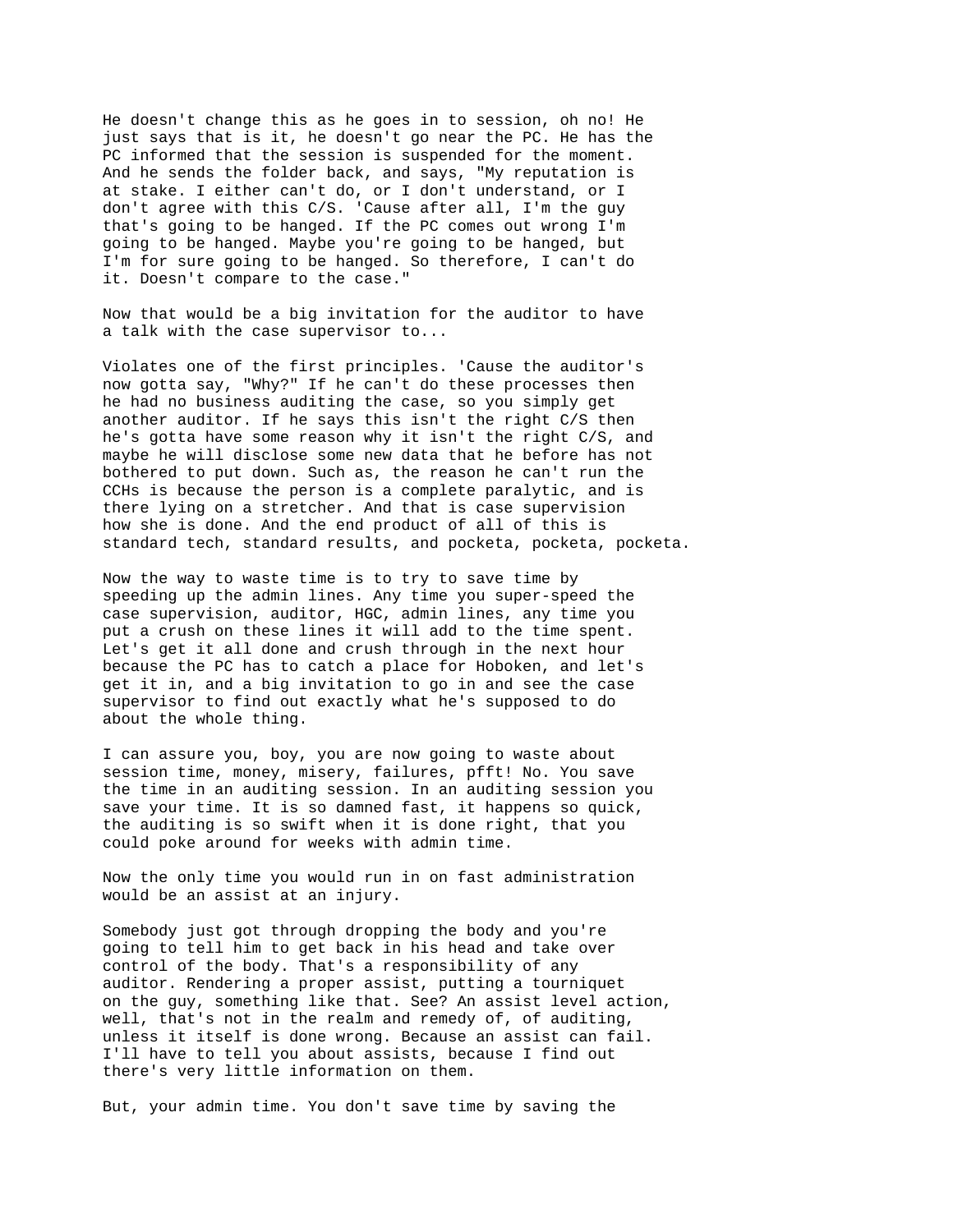admin time. You waste time by saving the admin time. One rapidly done session which is expert and right on the button is worth a hundred hours of old time auditing, any day of the week. Furthermore, the case that is set up, that it's all correct, and you fire him right now, boy he is in session about twenty minutes, zoooooml And if you didn't set him up properly he will be in session and then be in review and be back on your lines and then he'll be back over there, and then he'll go to the examiner and then he goes to ethics, and then they've got the hearing, and then there's auditors, and so on, and some condition has to be assigned to him, and then he goes back and then he has to correct the correction now, so therefore the correction has to be, and that is a long, arduous proceeding, and they have to do various things, and, you get it?

So the essence of this is, it's the responsibility of the case supervisor to set the case up, and to set the auditor up, so it goes brroooooom! Now, if it's only going to take a half an hour, an hour and a half, or something like that to handle this case, what the hell are you trying to do to save twenty minutes on the administrative lines? Matter of fact, if there's any crush on these administrative lines the PCs in an awful rush in order to get fixed up, in order to get swafff, aff, aff, aff, I myself would say, "Well, you tell the PC I've sent a note to the examiner", who is also the case supervisors' relay to the PC is always the examiner, not the auditor. You don't say to the auditor, "Tell the PC... " Auditor's not a relay terminal for the case supervisor in that way. You write a note to the examiner, and you say, "Dear Examiner. We know the PC has to make his plane at 4:00. Tell him to postpone his flight until next week. Signed, Case Supervisor." Got it?

And if anybody is in such a hell of a rush that he's, he has more importance in living than in being correctly audited, I can tell you he ain't going to live long. He who spendeth his time convincing people how important it is will spend a lot of his time in review. Just by the nature of things. "Yes, this fellow really has to be handled because he's entering college in fall, and fall happens to be yesterday and he was due at the college, and so forth, and he's got to get it handled so that he can do his entrance examinations, and so forth... " Anybody saw anything like this on an examiner line. The examiner should write all that down, you understand.

Anytime I saw an examiners' report like that, and "He's got to be audited yesterday... " Who dee dee dee do do do do. Eh, well... let's see. "What organization was this man last audited in?" Let's see, let's get that answered. What organization, there isn't very much folder here.

Alright, good. The answer comes back, "Hudson Bay post 62. Had his Power and 5A." So you say, "Good. Well you tell him, you tell him to make a deposit with the registrar and make an appointment because we've got to get his folder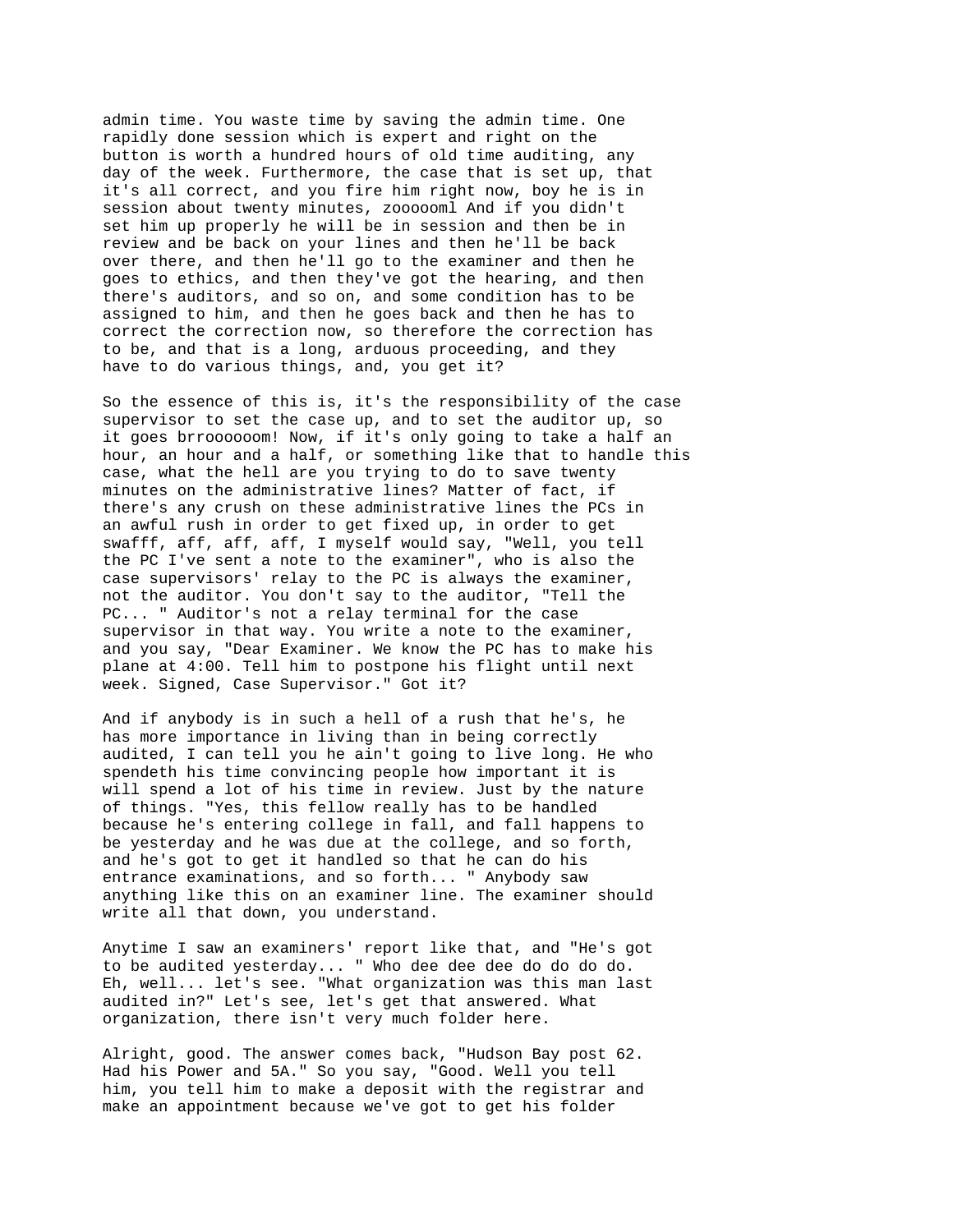here, and that comes in by dog team." And the other day, just to give you an example, somebody got in a hell of a hurry. While I was gone on a trip here, these little things happen. Somebody got in an awful hurry. Somebody got in a great hurry and they had to repair this guys' Power. Had to repair his 5A. And the folders were at Saint Hill. And Saint Hill is a considerable distance away. And so, they relisted 5A.

They didn't have the original list. so it was relisted. Not on my say so, god forbid. And I picked this up in this short term when I was absent, and I said, "Well", and I think you may run across the case supervision of it, "Well, we don't know." It says, "This is pretty adventurous to relist 5A or try to correct it in the absence of the folder and the list. Pretty adventurous." Some such thing. And I didn't bother to file it because my certainty on standard tech knew the guy was going to fall on his head within the next week.

Sure enough, here comes in one from the examiner. "PC says he has a bad headache." Naturally. Somebody double-listed 5A. Christ, how dumb can you get? But you see they did this because it would take, maybe, a couple of weeks to get his folder down here. You see? Effort to save time on the admin line then winds up in an adventurous emergency action. Well auditing doesn't run like ambulance chasing.

True enough you can let a case go and go and go, and it'll eventually fall apart. Now I'm at the same time not advocating that you just don't audit anybody for a couple of weeks while you go fishing. But any time you find yourself speeding it all up and having to do it in two seconds, and therefore having to do it not thoroughly, or having to actually call for the auditor to ask him the thing because you've really got to get this thing case supervised because the fellow is Big Joe from someplace, and he's got the be audited tomorrow, and you don't have the data. Bah! You're setting it up to fall on it's head. The essence is, you point him in the right direction, and you fire him and he goes so fast when he is correctly aimed and fired, and he goes so slow, and it is so horrible when he isn't, that any time you save by extraordinary actions on the administrative line is going to be lost by having the folder back, and having it back, and doing it some more, and having it back again, and doing it some more. So the essence of, the essence of standard tech is you know your data cold. You know exactly what you're doing. You make sure that the D of T has got that;  $D$  of T trains those auditors so they just go boom, boom, boom. You see? You're going to have to do pianola training. "At this moment you say thin thun." You know?

And you've got that D of P so arranged that that D of P, he is just going to go over that case supervision with the auditor. "Now it's this, an it's this, and it's this. Now you go in, and you get in the rudiments, and mmmwma, and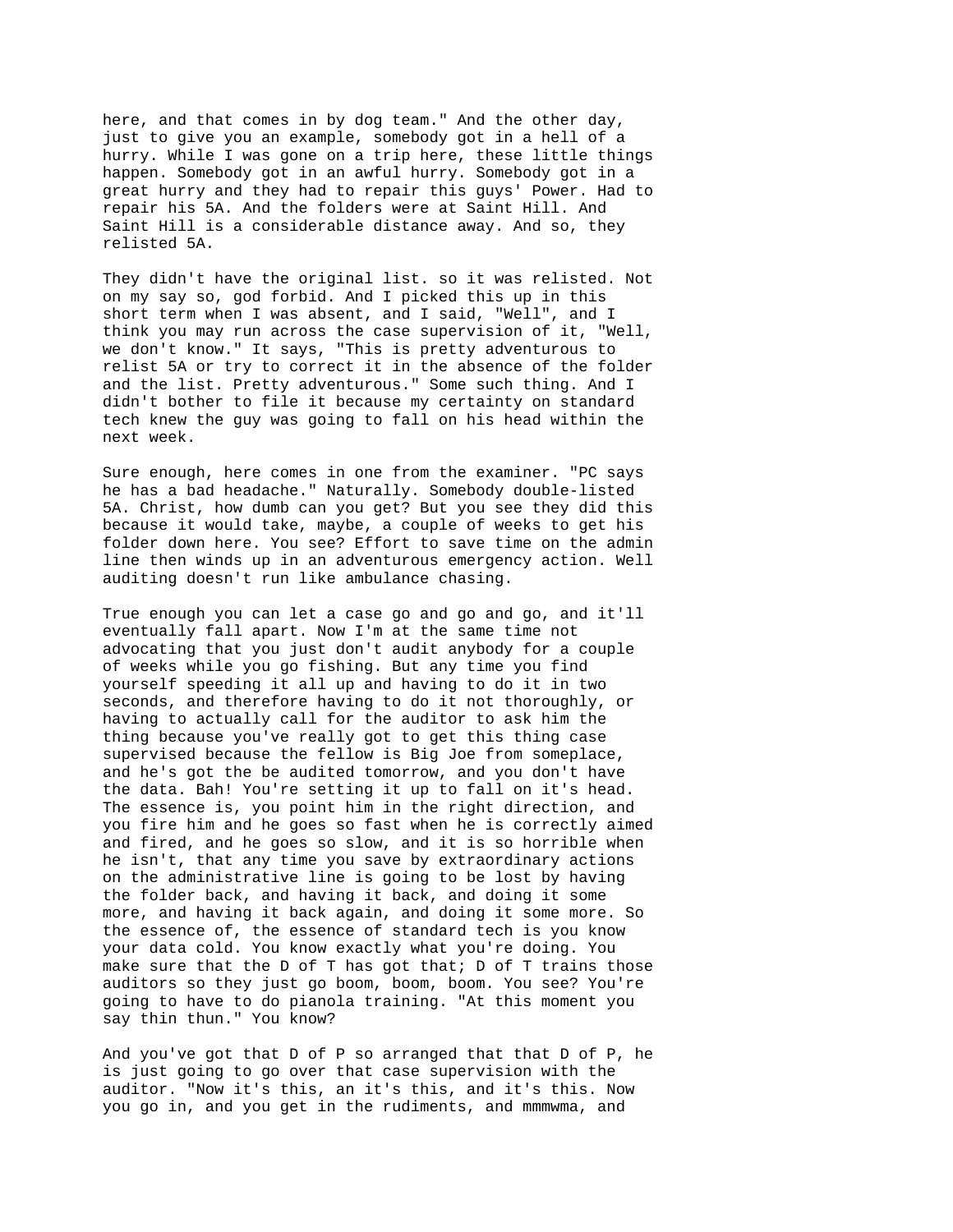that's what is says. And then you... " So on and so on. "And this is a very rough PC, and he very often gives auditors a bad time. So you want to go in, friendly, everything, get him set down. Tell him what you want to do, and then give him this and tell him that, and so forth." Now we got it all set. And it's something like setting up a rocket. Don't you see?

And then the auditor goes in, he's got it all set up, he strikes the match on the seat of the pants and lights the fuse. Got it? And the guy goes whhhhooooommmn! See? PC exits laughing.

Now I'll give you the other approach. Case supervisor, he doesn't know, "Uh, this PC has a long history of having been on the police force. Therefore he had a great many overts. Uh, let's see. I think what we had better do is run a Joberg in order to handle this situation. And uh, then, if we get a Joberg done, um, so on. Well, just to make real sure we will run Grade II before we run ARC Straightwire. And that'll, that'll fix it up, because then we'll also catch his overts. Yeah, that's the way we'll do this case. Yes, yes, that's good. Alright." And he sends it in, PC comes into session. The auditor, he's got the case supervision, but the D of P hasn't gone over it with him or anything like that. And the auditor goes into session and goes, "What the hell is this? A Joberg. A Joberg. Let's see. OK, OK, Joberg. I haven't got a form here. Where the hell's the forms here? Joberg. I think I don't know where the... Where's the, where's the... Joberg. What the hell is a Joberg? Oh, I remember what it was. I remember what it was. Uh, yeah. Well I can, I can do that, I can do that right off the cuff, see?" So he gets the PC in session, he says, "Alright. Tell me about your sex life." And PC comes into session already with his tone arm at 4.5, see? "Tell me about your sex life. Alright. Very good. Yeah, you've had a lot of sexual overts, have you? Alright. Now let's check these things out, and so forth. You every stole anything, robbed anybody, and so on? Of course you've robbed somebody. We know that. Now let's see. Alright."

Session comes back, TA 5. "Oh well, I must have goofed that one. This PC must have some; I'm pretty sure this PC must have robbed a bank. Yeah, that's what we'll do. We'll put it down here, "See if the PC has robbed a bank, and then run the CCHs, except specialize in CCHs because he says somebody was a glad hander in the last session." And he sends it back. And the auditor says, "Well, I un, un, un, I... CCH1? To hell. I don't remember what that thing is.

Oh, alright. Um. "TA at 5." And he says, "Well. How does auditing seem to you now? Good. How does it seem to you now? Good. Thank you. How does it seem to you now? Good. How does it seem to you now? Alright. Good. How does it seem to you? Now? Oh let's see, what question was I on. Yes." Pc's TA at 6.5, ran CCH1 without any results.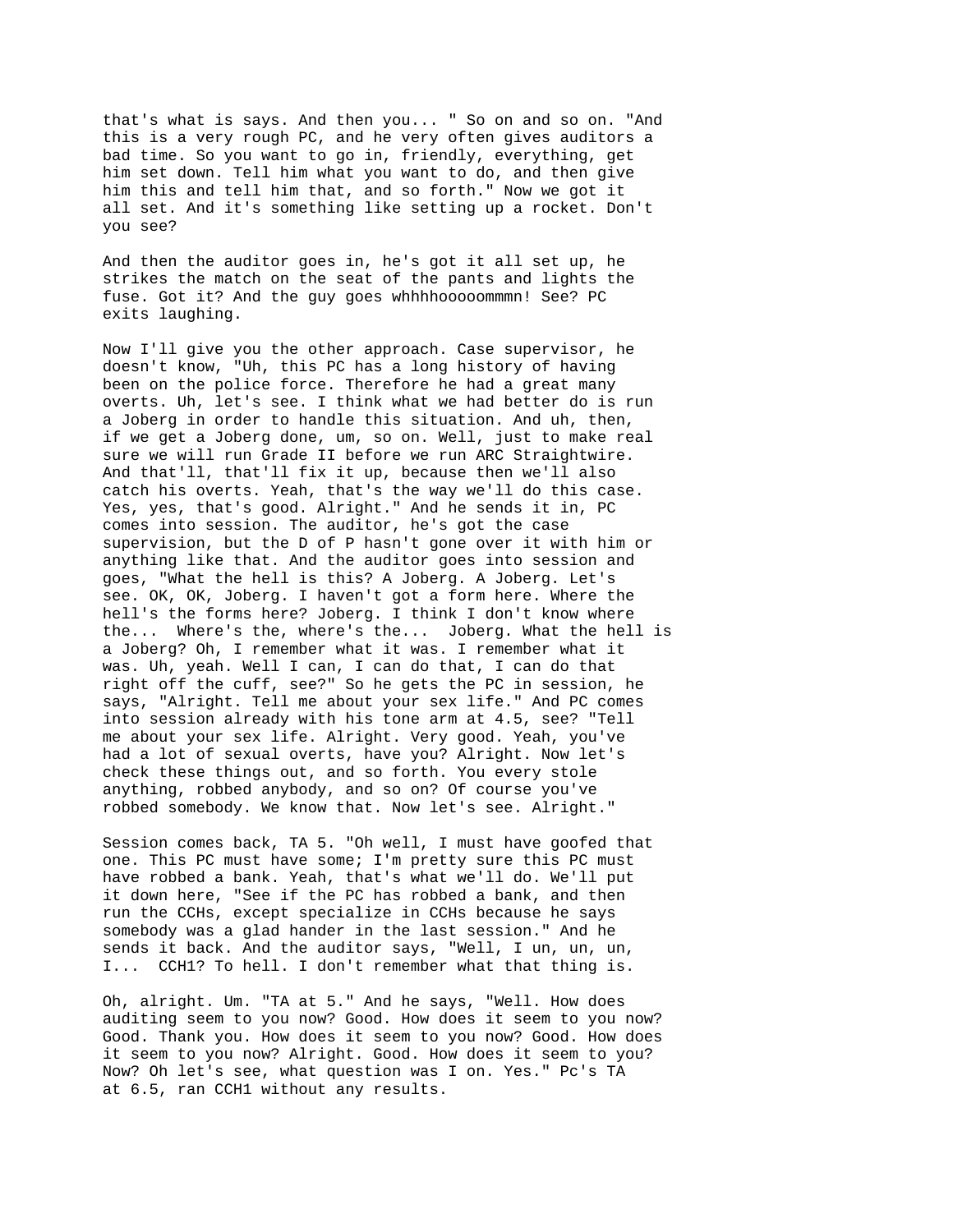No kidding, I've actually case supervised almost under those conditions. Where, it didn't matter much what the D of P said the auditor did something else anyhow, but to be agreeable, why, he put it on the report form that he did it, or he'd tell the D of P and then usually the case supervision was tearing into the office and making a couple of sharp comments, and then going off and not doing what the guy said anyhow. Now you wonder what the hell goes on. Well in that much confusion Scientology still increased its' stats, still went up the line, people still did recover from things and miraculous things occurred. Marvelous. Absolutely marvelous attestation.

But those sessions could go on for week after week, year after year, and grind out one way or the other, and get someplace and somehow. Which is alright. Even without bad supervision.

Even with the auditor actually knowing what the processes were. Running the processes too long. Doing this and that and the other thing. Running PCs not set up, session without Ruds and that sort of thing. People still got a hell of a lot of result.

Now, when we find out exactly what are the additives off the line, and you pull those off the line, and you get this new line of think. Case supervisor says, "Brrrmmmnp!" and "ZZZZPDPP and "Zippp". D of T takes it up with the auditor, makes sure that he knows how to do it. PC comes in to session, the PC has had rest, the PC has been fed, the PC is OK, all is alrightf and we got it. And the auditor strikes a match on the seat of his pants and lights the fuse and booms. There was two years of old auditing just went by in those twelve minutes. Got it? And man, a pc'll hold onto those gains just as hard as they are accurately delivered. So you got your hands full of a handful of miracle. It happens so fast people will very often say it looks too simple. Yawn. Say, "That's what Lindberg said," or something like that you know? It's too simple.

Yes, it is terribly simple. And when you have done your Dianetics course, your Academy course, a Class VI and become a Class VII, and then had your Class VIII course a couple of years from now, and so forth, you will be able to do it that simply too.

Funny part of it is you can take an academy auditor and you can teach him to say, "I see a cat." "Sit down at the meter and say "I see a cat" and don't say anything else to the PC. And then when you've said "I see a cat", then when the PC answers that question, you watch this and you're watching for that needle to go woof. If the needle didn't do that, you close the session, you make your auditors' report, and you send it back to me. And if you say another god damn word, boy, hm hm hm ha. Right now I want to stay in ARC with you. Let's have this all on a beautiful, even plane of ARC so I don't have to bust your teeth in to shut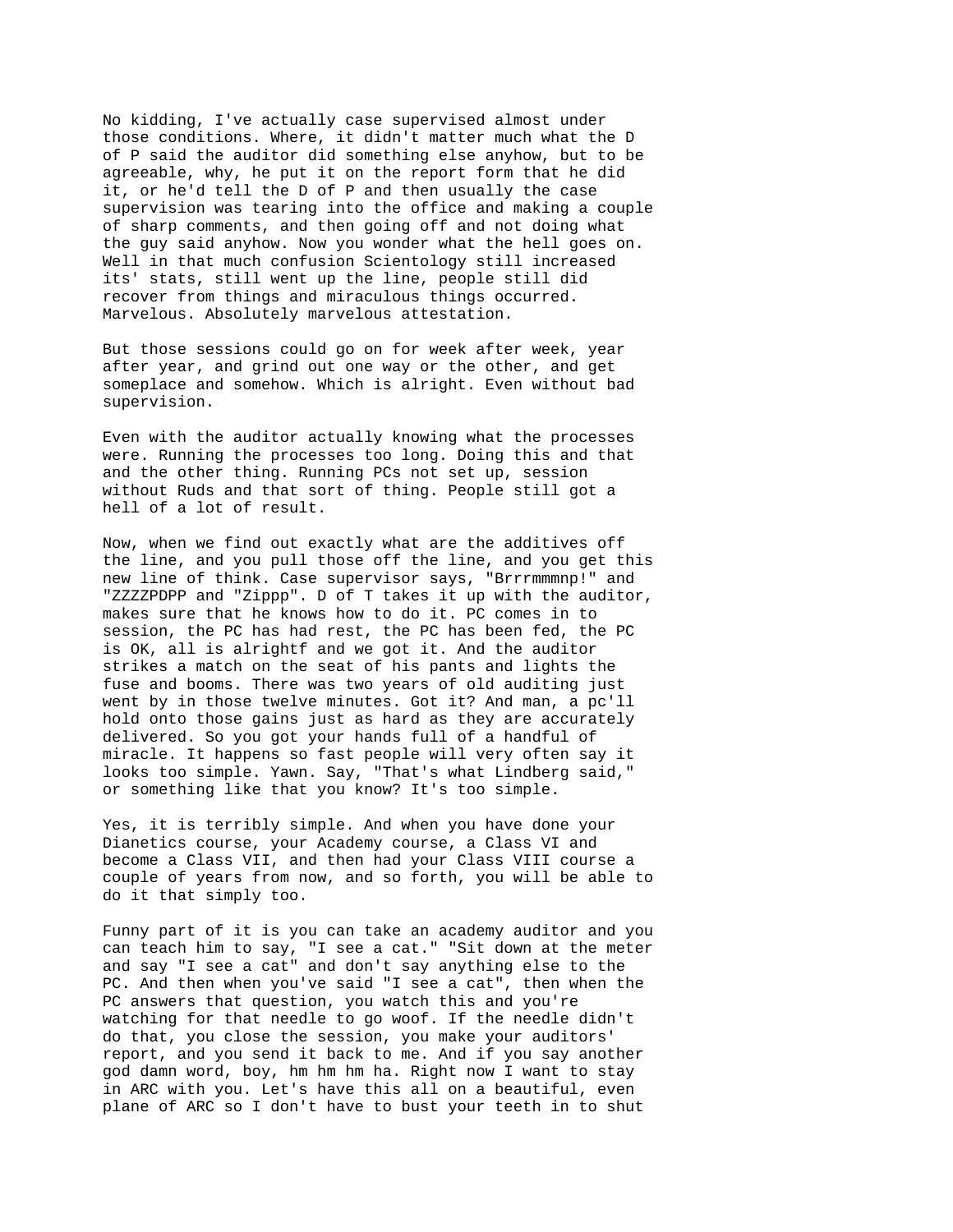you up in a session... Now I trust you completely, that's why we have this squawk box. Your auditing room is bugged. Your sessions are patrolled. We have utter trust. Complete trust. Say anything you please in a session as long as you say exactly what I tell you to say and not another damn thing."

And you will be able to do it actually, with Level 0's. What you would do actually is clear one rudiment at a time. One rudiment per session. It isn't worth while to do anything else. Now a Class VIII, you turn him loose with a whole session, see? We'll put the rudiments in this morning, and then, if the needle is still flying this afternoon you can go to the body of the session, but you'll have to send me the case supervisor folder first.

This PC could very often be in the org for two weeks, having received three sessions. Or having received five sessions, each one of which was only five minutes long. And the funny part of it is he would fly like a bird. Do you see?

Now the length of the case supervision then, is proportional to the class of the auditor who is doing the auditing. So I can say to a Sea Org Class VIII now, "Do the usual rundown for OT Section 4. LRH." And he goes and does it. A hell of a complex damn thing. It's, "Fly the needle on Ruds or go to a green form and fly the needle on it. When you got that done get earlier, rehabs, practices, whatever you got to do. Get that cleaned up, make sure that rehabs.

Rehab ARC Straightwire, secondaries, engrams, Now, zero, one, two, three, four. Rehab or run. If they don't rehab you do something with them to set them up. Skip Power. You never rehab Power in a clear. Rehab R6EW, rehab OT1, rehab Clearing Course and OT1, OT2. Prepsheck 3. Do a valence shifter and run confront." And that is Section 4 OT. Complete.

Done by a Class VIII. And the total lapsed time that it takes to do that is variable. I haven't been reading the Section times. I don't know. Hour or two at the absolute outside.

But if all of a sudden he can't do one of these items, or one of these actions doesn't work, or so forth, even so he would be expected to pack the session up at that moment. Pack it up.

Close it off and send it back for additional C/S. He has hit a bug.

He doesn't try to sit there and solve this bug. He's running standard tech and there's something in the road of it. Now, the guy tried to rehab ARC straightwire and it wasn't about to rehab.

And he checked over to see if it had been run and it apparently has been run. If it's been run it won't rehab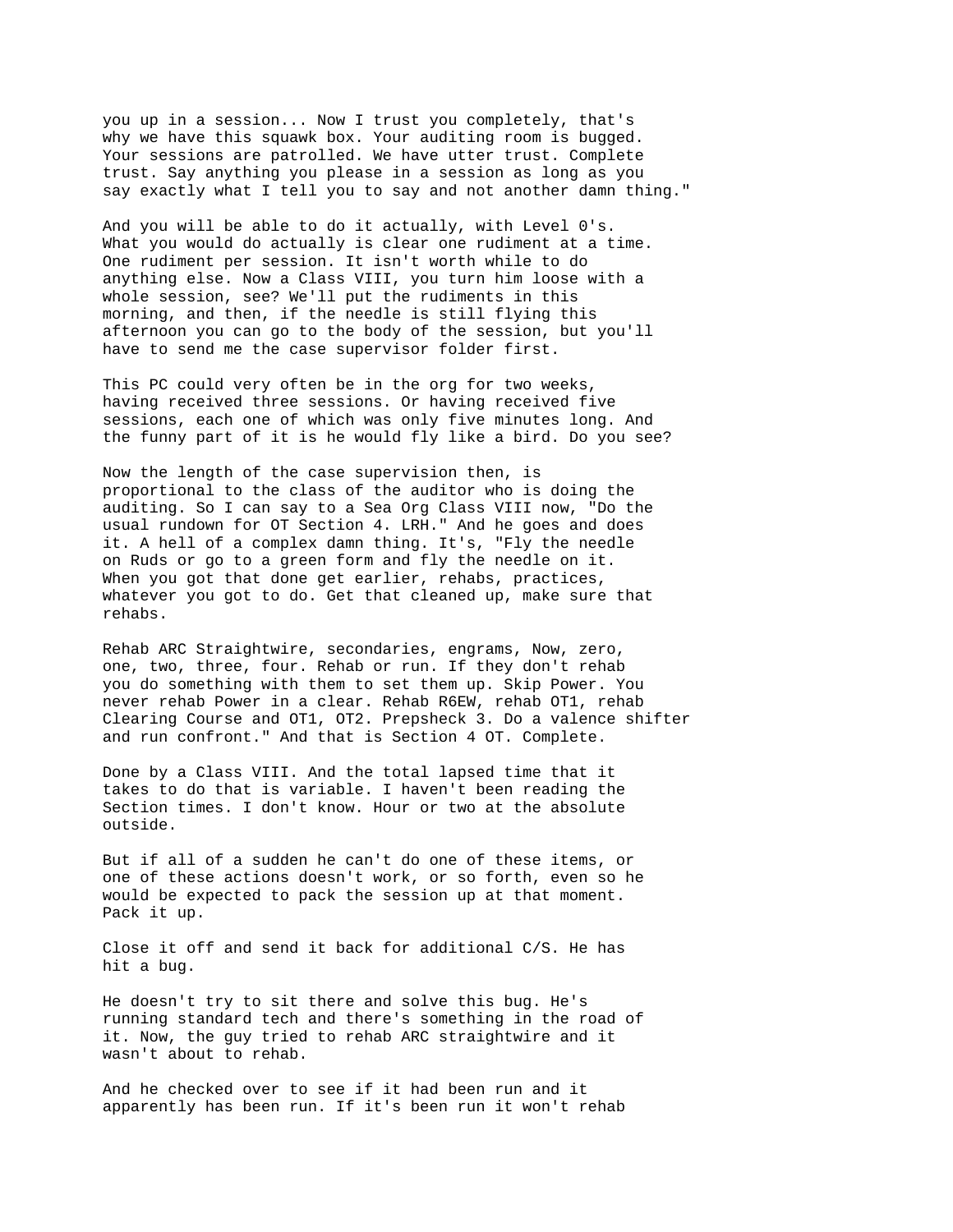and the TA rose on it. He could assume maybe it was too many times rehabbed, or something, or something. But he for sure had better send it back to the case supervisor.

Something went adrift. And the case supervisor'll look it over, look over his session, and find probably the bug that he didn't see.

Or we may be dealing with a spook. And before this time we have had somebody who was an OT2 who hadn't ever been audited on ARC Straightwire. That hadn't ever been audited on engrams. Secondaries, engrams. OT1, 2, 3, 4, never had his service fac run. He'd been run on some version or another of Power. And somehow or another had fumble bumbled and false attested his way at R6EW, and fumble bumbled and attested his way falsely at this, and had told people that he was in actual fact a Class VI auditor when he'd never seen the inside of an Academy. How would you like that sitting in front of you as a hell of a withhold? It isn't likely anything would either run or rehab. But it'd certainly measure as a withhold. But something like that, so we could do an assessment on the thing, and we'd see all of a sudden the PC has never been clean on withholds. There was a read there of some kind or another, but it wasn't picked up. Something must be suppressed. So the case supervisor would recheck. And it'd all fall out in the wash.

Where the case doesn't run standard, where the case doesn't run standard, there's a lie.

Because the totality of OT is the totality of truth. And the number of lies which a person has on the line is a direct index of his case state. So you'll get the lower level cases, they lie like hell all the time anyhow. So something has got out of line and we have to find what it is.

Anyway, regardless of that, I'm just giving you some of the limitations, some of the actions, and the exact precision with which you do case supervision. And you're going to think that you figure, figure, figure a lot on case supervision. You don't figure, figure, figure a lot on case supervision. You just know your standard tech better than any auditor you have auditing for you, even though they're Class VIIIs. And you always know your tech perfectly. And you never get invited into the cul-de-sac of running some unusual squirrel action, because the auditors' report seems to indicate that the case is different than all other cases. There are no different cases.

Now, when you can do it as a case supervisor you're not even looking at the PC. You're that remote. And the invitations are terrific, because the auditing is being done and recorded and reported to you out of your sight.

So there, in all other places you've got to hold the grip on standard tech. But to do it at all you've got to know your tech cold! Cold as ice. This is standard tech. This is